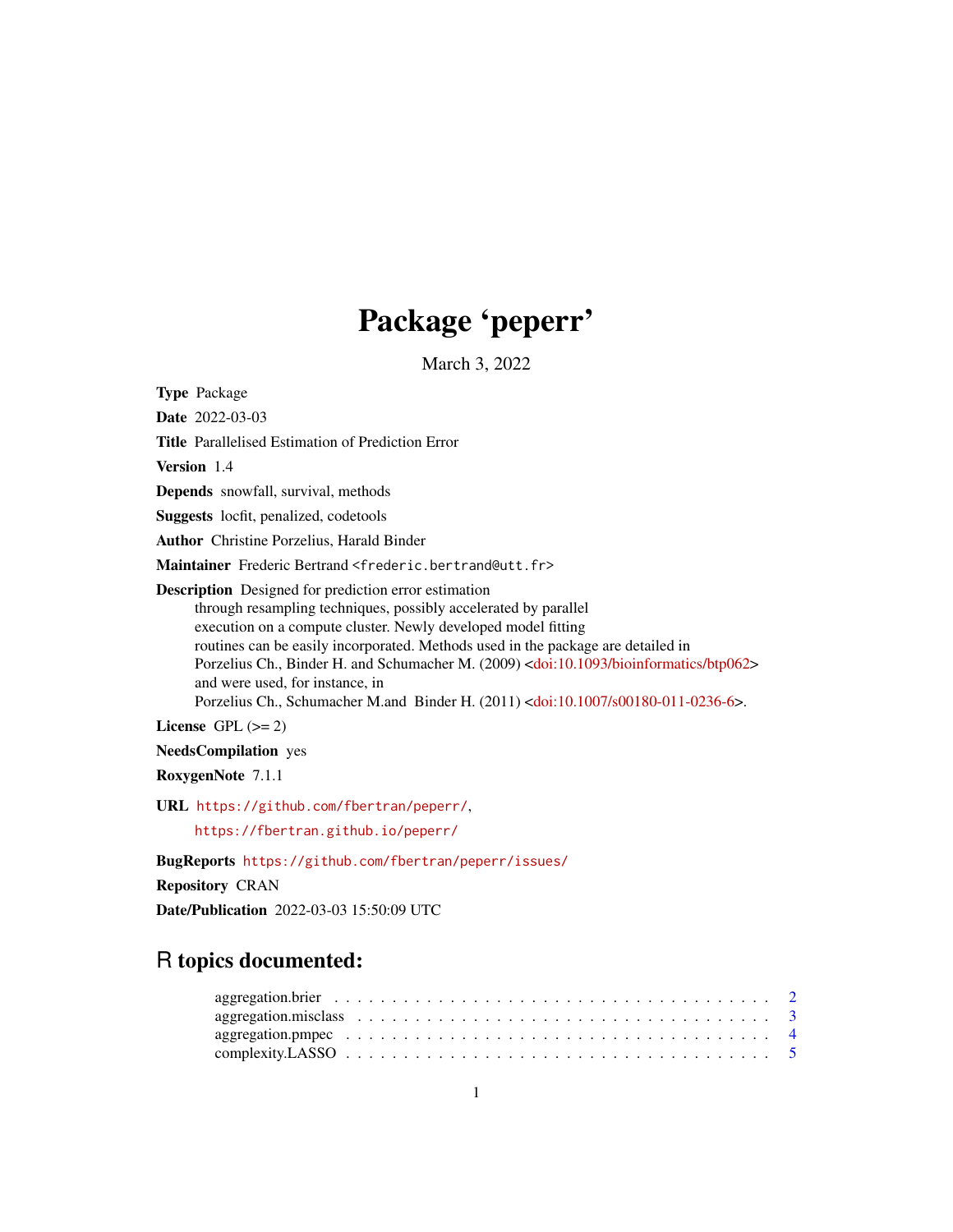# <span id="page-1-0"></span>2 aggregation.brier

| Index |  |
|-------|--|

aggregation.brier *Determine the Brier score for a fitted model*

# Description

Evaluate the Brier score, i.e. prediction error, for a fitted model on new data. To be used as argument aggregation.fun in peperr call.

#### Usage

aggregation.brier(full.data=NULL, response, x, model, cplx=NULL, type=c("apparent", "noinf"), fullsample.attr = NULL, ...)

# Arguments

| full.data       | passed from peperr, but not used for calculation of the Brier score.      |
|-----------------|---------------------------------------------------------------------------|
| response        | vector of binary response.                                                |
| $\mathsf{x}$    | n*p matrix of covariates.                                                 |
| model           | model fitted as returned by a fit. fun, as used in a call to peperr.      |
| cplx            | passed from peperr, but not necessary for calculation of the Brier score. |
| type            | character.                                                                |
| fullsample.attr |                                                                           |
|                 | passed from peperr, but not necessary for calculation of the Brier score. |
| $\ddotsc$       | additional arguments, passed to predict function.                         |

# Details

The empirical Brier score is the mean of the squared difference of the risk prediction and the true value of all observations and takes values between 0 and 1, where small values indicate good prediction performance of the risk prediction model.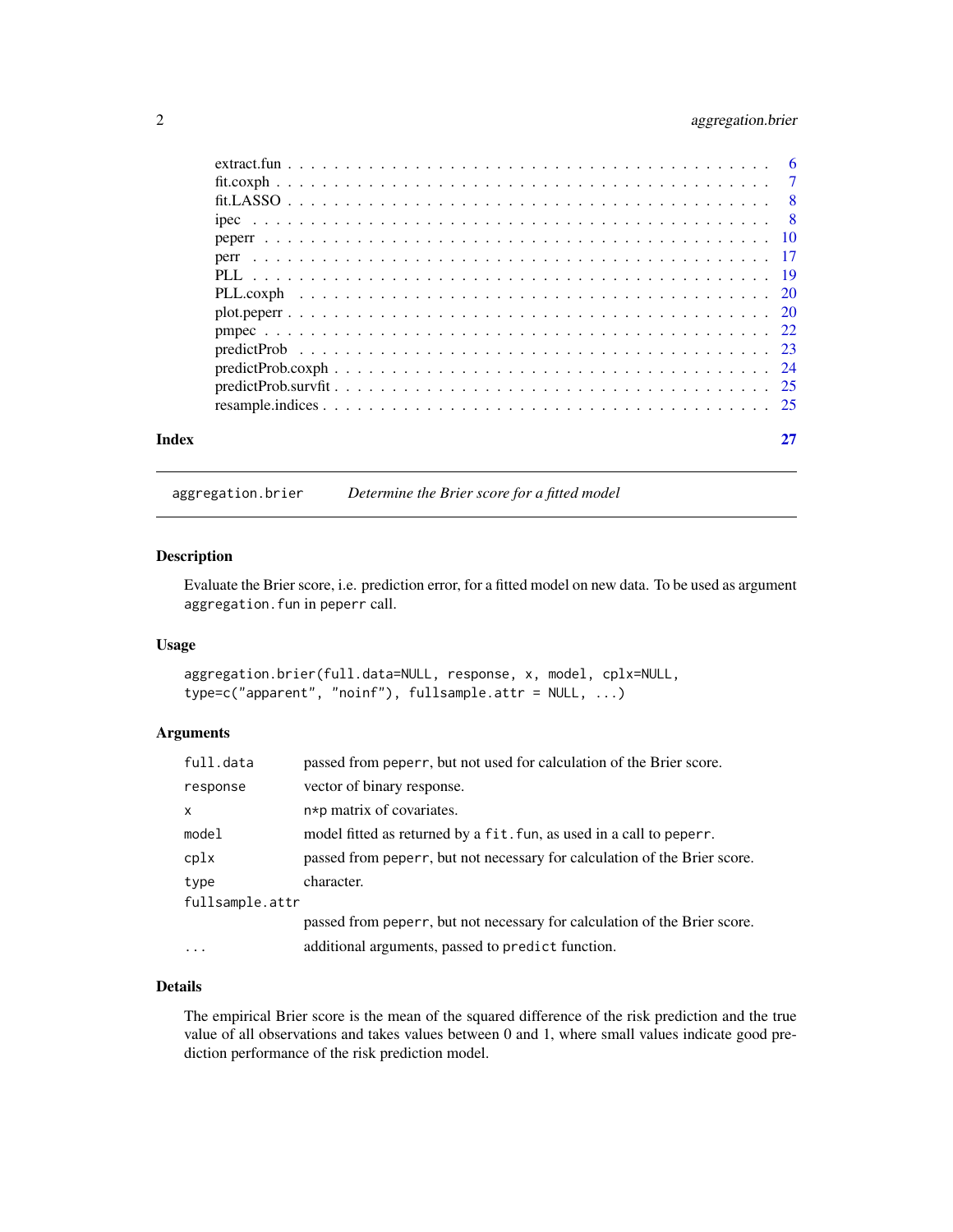# <span id="page-2-0"></span>Value

Scalar, indicating the empirical Brier score.

aggregation.misclass *Determine the missclassification rate for a fitted model*

# Description

Evaluate the misclassification rate, i.e. prediction error, for a fitted model on new data. To use as argument aggregation.fun in peperr call.

# Usage

```
aggregation.misclass(full.data=NULL, response, x, model, cplx=NULL,
type=c("apparent", "noinf"), fullsample.attr = NULL, ...)
```
# Arguments

| full.data       | passed from peperr, but not used for calculation of the misclassification rate.         |
|-----------------|-----------------------------------------------------------------------------------------|
| response        | vector of binary response.                                                              |
| X               | n*p matrix of covariates.                                                               |
| model           | model fitted with fit.fun.                                                              |
| cplx            | passed from peperr, but not necessary for calculation of the misclassification<br>rate. |
| type            | character.                                                                              |
| fullsample.attr |                                                                                         |
|                 | passed from peperr, but not necessary for calculation of the misclassification<br>rate. |
| $\ddots$        | additional arguments, passed to predict function.                                       |
|                 |                                                                                         |

## Details

Misclassification rate is the ratio of observations for which prediction of response is wrong.

# Value

Scalar, indicating the misclassification rate.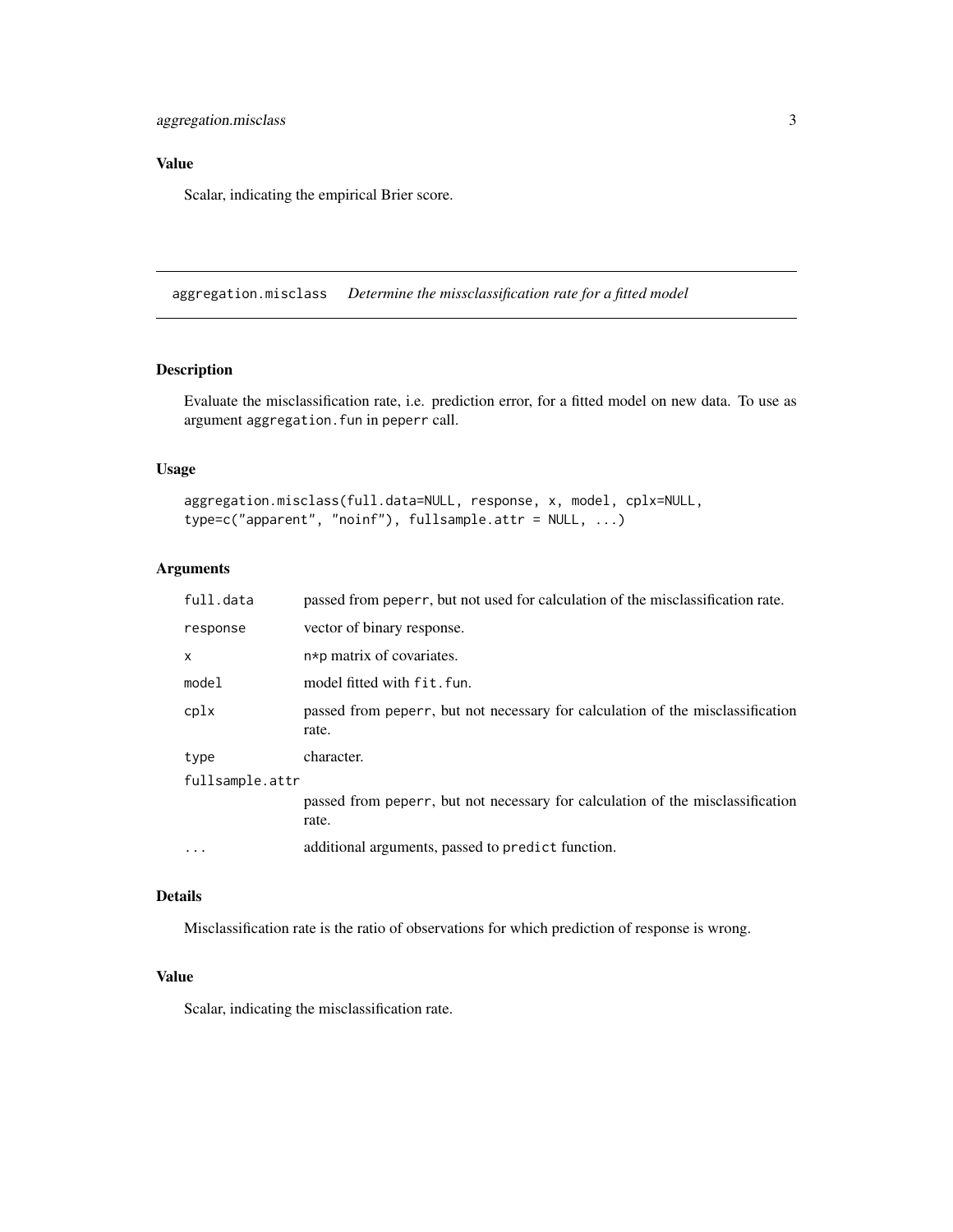<span id="page-3-0"></span>

# Description

Interface to pmpec, for conforming to the structure required by the argument aggregation.fun in peperr call. Evaluates the prediction error curve, i.e. the Brier score tracked over time, for a fitted survival model.

# Usage

```
aggregation.pmpec(full.data, response, x, model, cplx=NULL, times = NULL,
   type=c("apparent", "noinf"), fullsample.attr = NULL, ...)
```
#### Arguments

| full.data       | data frame with full data set.                                                                                                                                                                                                                                                                                                                                                      |  |  |  |  |
|-----------------|-------------------------------------------------------------------------------------------------------------------------------------------------------------------------------------------------------------------------------------------------------------------------------------------------------------------------------------------------------------------------------------|--|--|--|--|
| response        | Either a survival object (with Surv(time, status), where time is an n-vector<br>of censored survival times and status an n-vector containing event status, coded<br>with $0$ and $1$ ) or a matrix with columns time containing survival times and<br>status containing integers, where 0 indicates censoring, 1 the interesting event<br>and larger numbers other competing risks. |  |  |  |  |
| X               | n*p matrix of covariates.                                                                                                                                                                                                                                                                                                                                                           |  |  |  |  |
| model           | survival model as returned by fit. fun as used in call to peperr.                                                                                                                                                                                                                                                                                                                   |  |  |  |  |
| cplx            | numeric, number of boosting steps or list, containing number of boosting steps<br>in argument stepno.                                                                                                                                                                                                                                                                               |  |  |  |  |
| times           | vector of evaluation time points. If given, used as well as in calculation of<br>full apparent and no-information error as in resampling procedure. Not used if<br>fullsample.attr is specified.                                                                                                                                                                                    |  |  |  |  |
| type            | character.                                                                                                                                                                                                                                                                                                                                                                          |  |  |  |  |
| fullsample.attr |                                                                                                                                                                                                                                                                                                                                                                                     |  |  |  |  |
|                 | vector of evaluation time points, passed in resampling procedure. Either user-<br>defined, if times were passed as args. aggregation, or the determined time<br>points from the aggregation. fun call with the full data set.                                                                                                                                                       |  |  |  |  |
|                 | additional arguments passed to pmpec call.                                                                                                                                                                                                                                                                                                                                          |  |  |  |  |
|                 |                                                                                                                                                                                                                                                                                                                                                                                     |  |  |  |  |

# Details

If no evaluation time points are passed, they are generated using all uncensored time points if their number is smaller than 100, or 100 time points up to the 95% quantile of the uncensored time points are taken.

pmpec requires a predictProb method for the class of the fitted model, i.e. for a model of class class predictProb.class.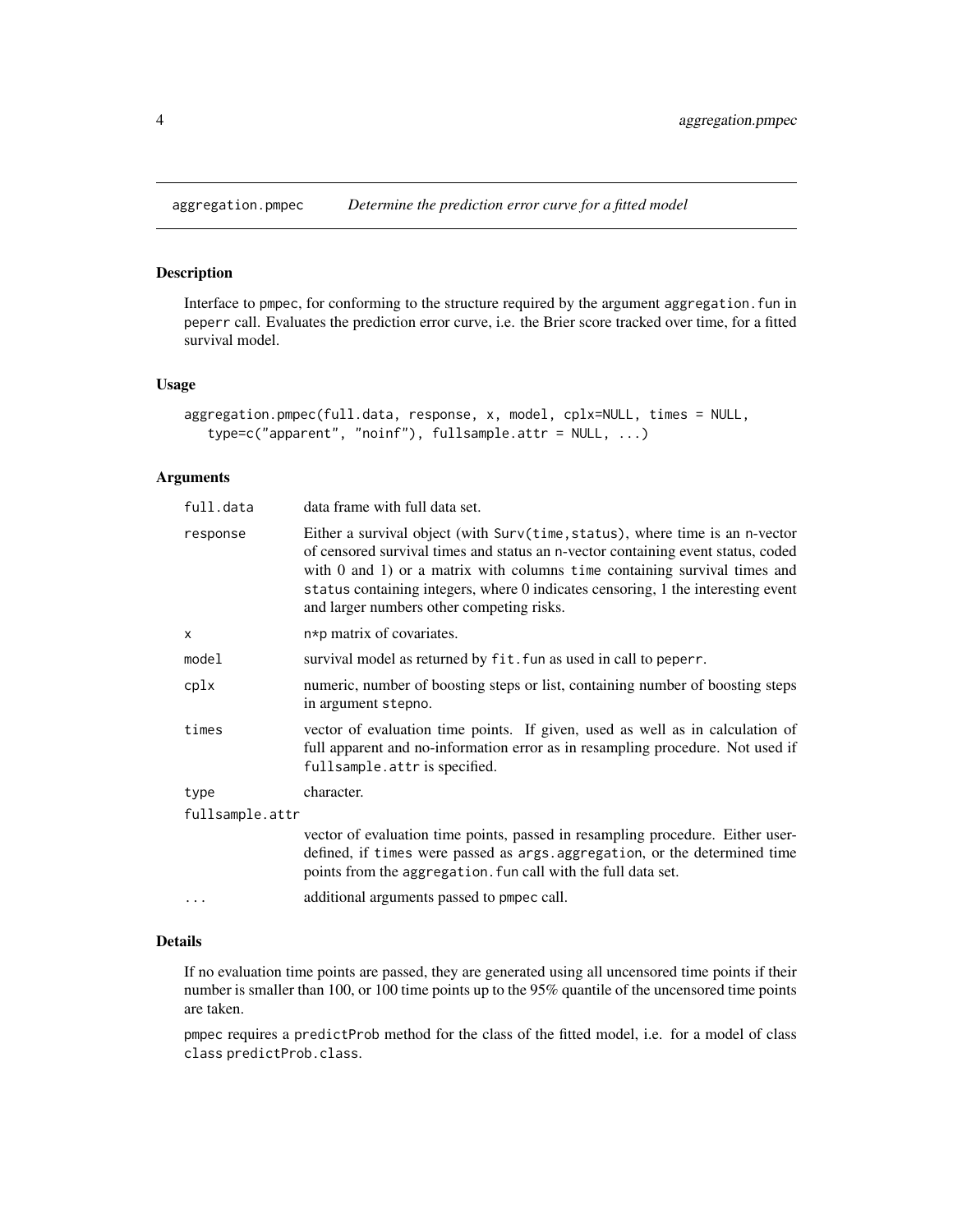# <span id="page-4-0"></span>complexity.LASSO 5

# Value

A matrix with one row. Each column represents the estimated prediction error of the fit at the time points.

# See Also

peperr, predictProb, pmpec

complexity.LASSO *Interface for selection of optimal parameter for lasso fit*

# Description

Determines the optimal value for tuning parameter lambda for a regression model with lasso penalties via cross-validation. Conforming to the calling convention required by argument complexity in peperr call.

# Usage

complexity.LASSO(response, x, full.data, ...)

# Arguments

| response  | a survival object (Surv(time, status)).                                |
|-----------|------------------------------------------------------------------------|
| X         | $n * p$ matrix of covariates.                                          |
| full.data | data frame containing response and covariates of the full data set.    |
| $\cdot$   | additional arguments passed to optL1 of package <b>penalized</b> call. |

# Details

Function is basically a wrapper around optL1 of package **penalized**. Calling peperr, default arguments of optL1 can be changed by passing a named list containing these as argument args.complexity.

# Value

Scalar value giving the optimal value for lambda.

# See Also

peperr, [optL1](#page-0-0)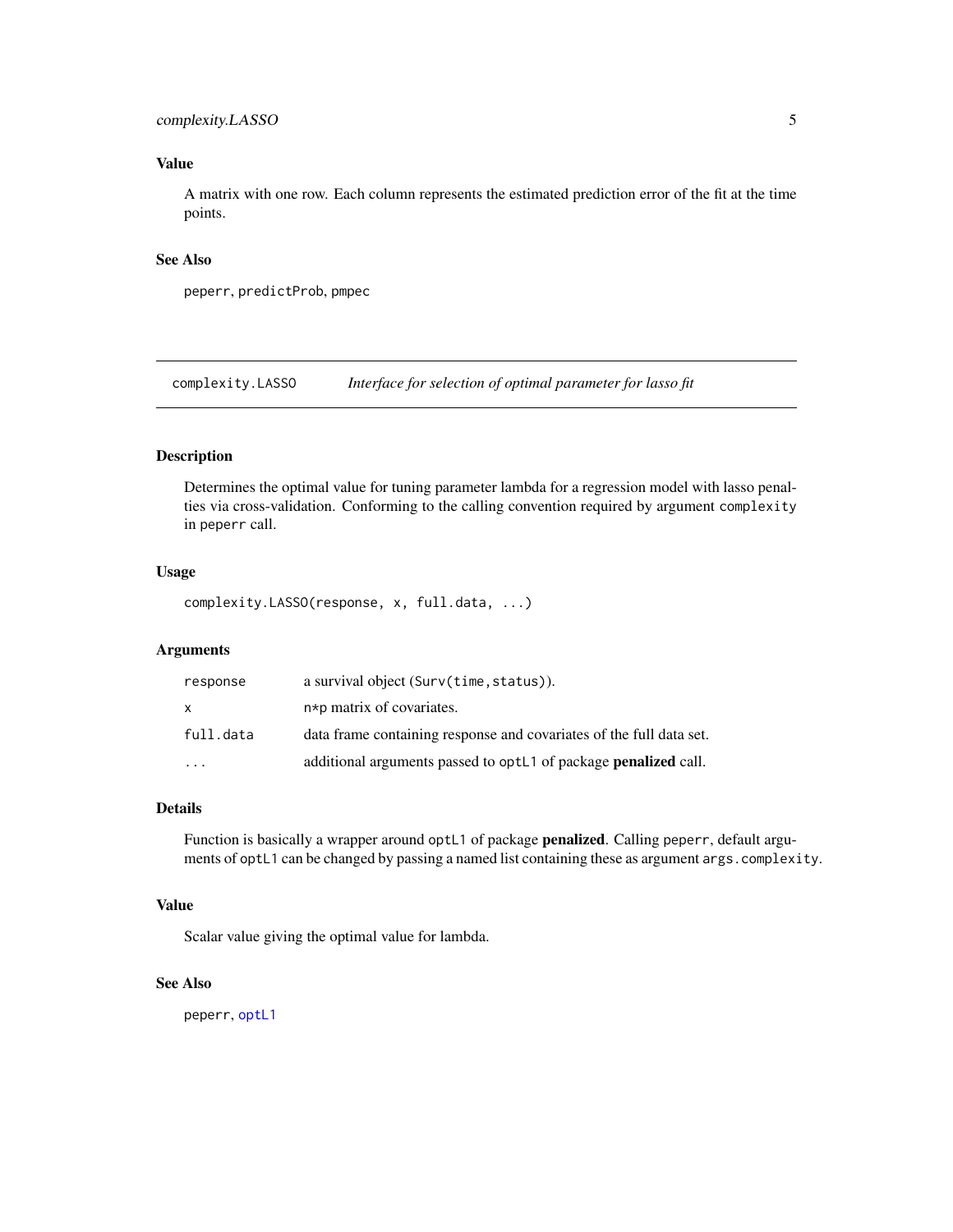<span id="page-5-1"></span><span id="page-5-0"></span>

#### Description

Automatic extraction of functions, libraries and global variables employed passed functions. Designed for peperr call, see Details section there.

# Usage

extract.fun(funs = NULL)

# Arguments

funs list of function names.

# Details

This function is necessary for compute cluster situations where for computation on nodes required functions, libraries and variables have to be loaded explicitly on each node. Avoids loading of whole global environment which might include the unnecessary loading of huge data sets.

It might have problems in some cases, especially it is not able to extract the library of a function that has no namespace. Similarly, it can only extract a required library if it is loaded, or if the function contains a require or library call.

# Value

list containing

| packages  | vector containing quoted names of libraries        |
|-----------|----------------------------------------------------|
| functions | vector containing quoted names of functions        |
| variables | vector containing quoted names of global variables |

#### See Also

peperr

# Examples

```
# 1. Simplified example for illustration
## Not run:
library(CoxBoost)
a \leftarrow function()# some calculation
}
b<-function(){
```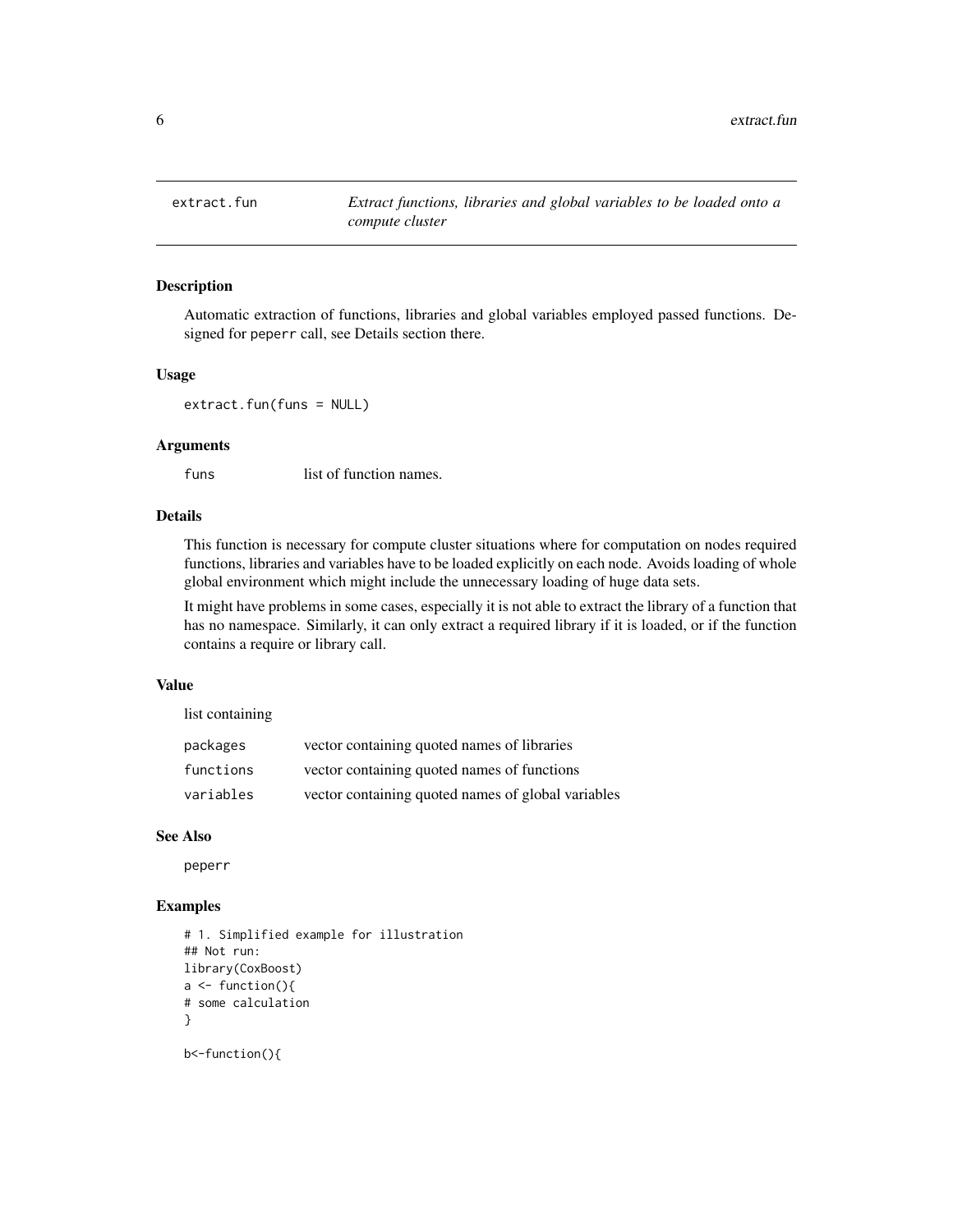#### <span id="page-6-0"></span>fit.coxph 7

```
# some other calculation
x <- cv.CoxBoost()
# z is global variable
y \leftarrow a(z)}
# list with packages, functions and variables required for b:
extract.fun(list(b))
# 2. As called by default in peperr example
extract.fun(list(fit.CoxBoost, aggregation.pmpec))
## End(Not run)
```
fit.coxph *Interface function for fitting a Cox proportional hazards model*

# Description

Interface for fitting survival models by Cox proporional hazards model, conforming to the requirements for argument fit.fun in peperr call.

# Usage

fit.coxph(response, x, cplx, ...)

# Arguments

| response | a survival object (with Surv(time, status)). |
|----------|----------------------------------------------|
| X        | $n * p$ matrix of covariates.                |
| cplx     | not used.                                    |
|          | additional arguments passed to coxph call.   |

# Details

Function is basically a wrapper around coxph of package survival.

# Value

CoxBoost object

#### See Also

peperr, [coxph](#page-0-0)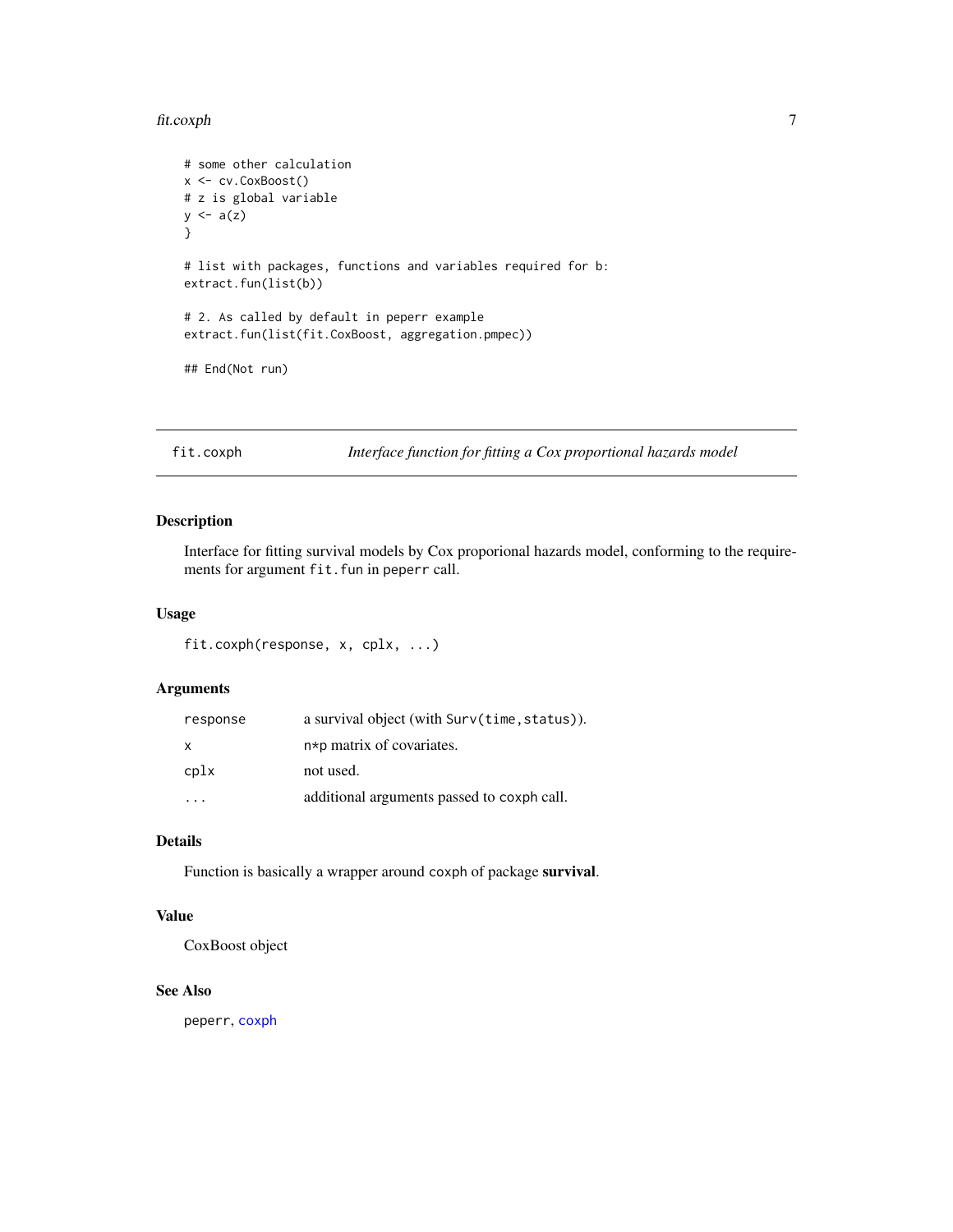# Description

Interface for fitting survival models with the lasso, conforming to the requirements of argument fit.fun in peperr call.

# Usage

```
fit.LASSO(response, x, cplx, ...)
```
### Arguments

| response | response. Could be numeric vector for linear regression, Surv object for Cox<br>regression or a binary vector for logistic regression. |
|----------|----------------------------------------------------------------------------------------------------------------------------------------|
| x        | n*p matrix of covariates.                                                                                                              |
| cplx     | LASSO penalty. Lambda1 of penalized call.                                                                                              |
| $\cdots$ | additional arguments passed to penalized call.                                                                                         |

# Details

Function is basically a wrapper around function penalized of package penalized.

#### Value

penfit object

# See Also

peperr, [penalized](#page-0-0)

<span id="page-7-1"></span>ipec *Integrated prediction error curve*

# Description

Summary measures of prediction error curves

#### Usage

```
ipec(pe, eval.times, type=c("Riemann", "Lebesgue", "relativeLebesgue"), response=NULL)
```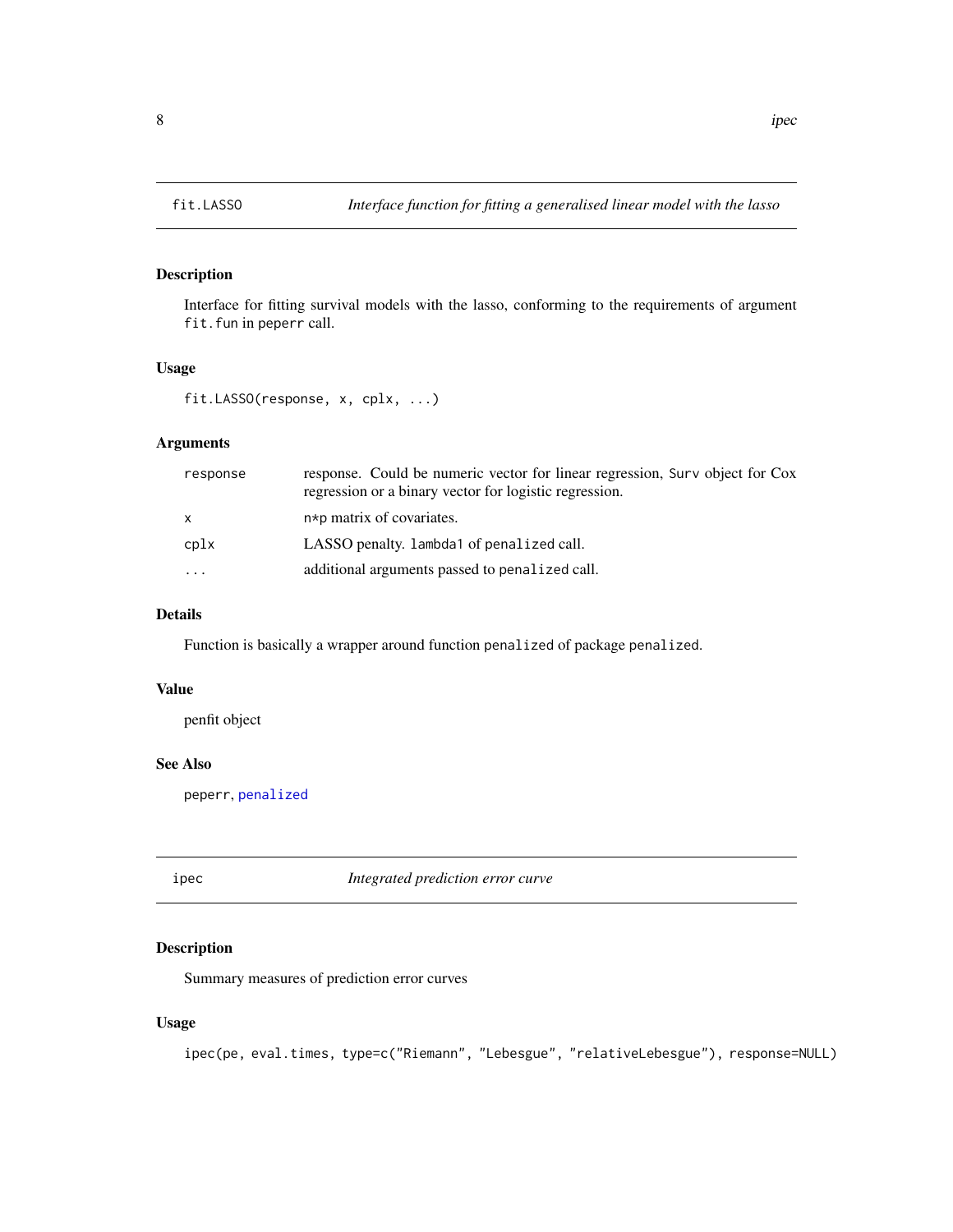#### <span id="page-8-0"></span>ipec 9

#### Arguments

| pe         | prediction error at different time points. Vector of length of eval. times or ma-<br>trix (columns correspond to evaluation time points, rows to different prediction<br>error estimates)                                           |
|------------|-------------------------------------------------------------------------------------------------------------------------------------------------------------------------------------------------------------------------------------|
| eval.times | evalutation time points                                                                                                                                                                                                             |
| type       | type of integration. 'Riemann' estimates Riemann integral, 'Lebesgue' uses the<br>probability density as weights, while 'relativeLebesgue' delivers the difference<br>to the null model (using the same weights as for 'Lebesgue'). |
| response   | survival object (Surv(time, status)), required only if type is 'Lebesgue' or<br>'relativeLebesgue'                                                                                                                                  |

# Details

For survival data, prediction error at each evaluation time point can be extracted of a peperr object by function perr. A summary measure can then be obtained via intgrating over time. Note that the time points used for evaluation are stored in list element attribute of the peperr object.

# Value

| ipec | Value of integrated prediction error curve. Integer or vector, if pe is vector or |
|------|-----------------------------------------------------------------------------------|
|      | matrix, respectively, i.e. one entry per row of the passed matrix.                |

#### See Also

[perr](#page-16-1)

# Examples

```
## Not run:
n <- 200
p <- 100
beta \leq c (rep(1,10), rep(0, p-10))
x \leq - matrix(rnorm(n \star p), n, p)
real.time <- -(log(runif(n)))/(10*exp(drop(x %*% beta)))
cens.time <- rexp(n,rate=1/10)
status <- ifelse(real.time <= cens.time,1,0)
time <- ifelse(real.time <= cens.time,real.time,cens.time)
# Example:
# Obtain prediction error estimate fitting a Cox proportional hazards model
# using CoxBoost
# through 10 bootstrap samples
# with fixed complexity 50 and 75
# and aggregate using prediction error curves
peperr.object <- peperr(response=Surv(time, status), x=x,
   fit.fun=fit.CoxBoost, complexity=c(50, 75),
   indices=resample.indices(n=length(time), method="sub632", sample.n=10))
# 632+ estimate for both complexity values at each time point
prederr <- perr(peperr.object)
# Integrated prediction error curve for both complexity values
```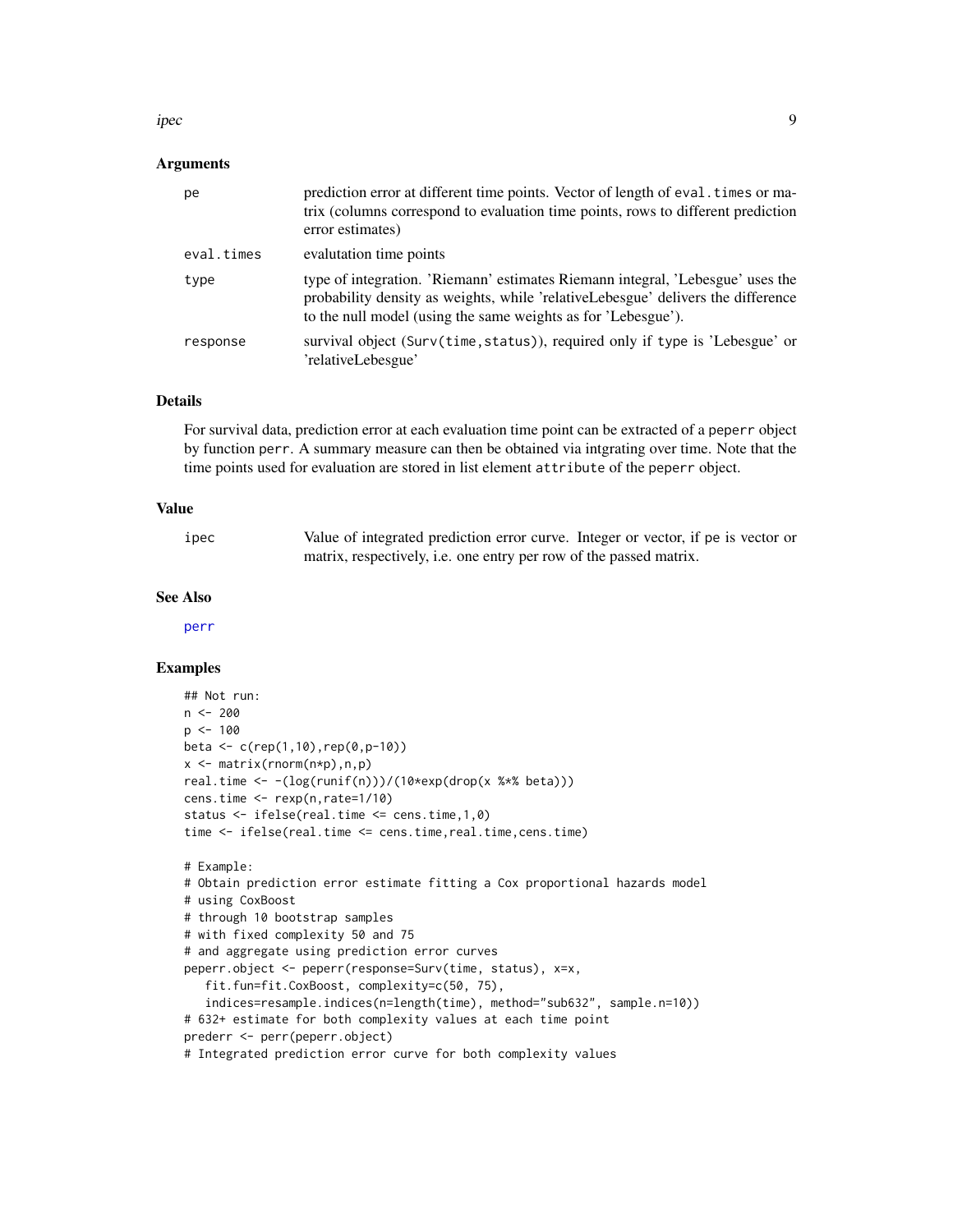<span id="page-9-0"></span>10 peperr

ipec(prederr, eval.times=peperr.object\$attribute, response=Surv(time, status))

## End(Not run)

<span id="page-9-1"></span>peperr *Parallelised Estimation of Prediction Error*

# Description

Prediction error estimation for regression models via resampling techniques. Potentially parallelised, if compute cluster is available.

#### Usage

```
peperr(response, x,
indices = NULL,
fit.fun, complexity = NULL, args.fit = NULL, args.complexity = NULL,
parallel = NULL, cpus = 2, clustertype=NULL, clusterhosts=NULL,
noclusterstart = FALSE, noclusterstop=FALSE,
aggregation.fun=NULL, args.aggregation = NULL,
load.list = extract.fun(list(fit.fun, complexity, aggregation.fun)),
load.vars = NULL, load.all = FALSE,
trace = FALSE, debug = FALSE,
peperr.lib.loc=NULL,
       RNG=c("RNGstream", "SPRNG", "fixed", "none"), seed=NULL,
       lb=FALSE, sr=FALSE, sr.name="default", sr.restore=FALSE)
```
# Arguments

| response | Either a survival object (with Surv(time, status), where time is an n-vector<br>of censored survival times and status an n-vector containing event status, coded<br>with $0$ and $1$ ) or a matrix with columns time containing survival times and<br>status containing integers, where 0 indicates censoring, 1 the interesting event<br>and larger numbers other competing risks. In case of binary response, vector<br>with entries 0 and 1.                                                                                                                                                                                                                                     |
|----------|-------------------------------------------------------------------------------------------------------------------------------------------------------------------------------------------------------------------------------------------------------------------------------------------------------------------------------------------------------------------------------------------------------------------------------------------------------------------------------------------------------------------------------------------------------------------------------------------------------------------------------------------------------------------------------------|
| x        | $n * p$ matrix of covariates.                                                                                                                                                                                                                                                                                                                                                                                                                                                                                                                                                                                                                                                       |
| indices  | named list, with two elements (both expected to be lists) sample index, con-<br>taining the vector of indices of observations used to fit the model, and list<br>not.in.sample, containing the vector of indices of observations used for as-<br>sessment. One list entry per split. Function resample indices provides the<br>most common resampling methods. If argument indices is not specified (de-<br>fault), the indices are determined as follows: If number of observations in the<br>passed data matrix is smaller than number of covariates, 500 bootstrap samples<br>without replacement are generated ("subsampling"), else 500 bootstrap samples<br>with replacement. |
| fit.fun  | function returning a fitted model, see Details.                                                                                                                                                                                                                                                                                                                                                                                                                                                                                                                                                                                                                                     |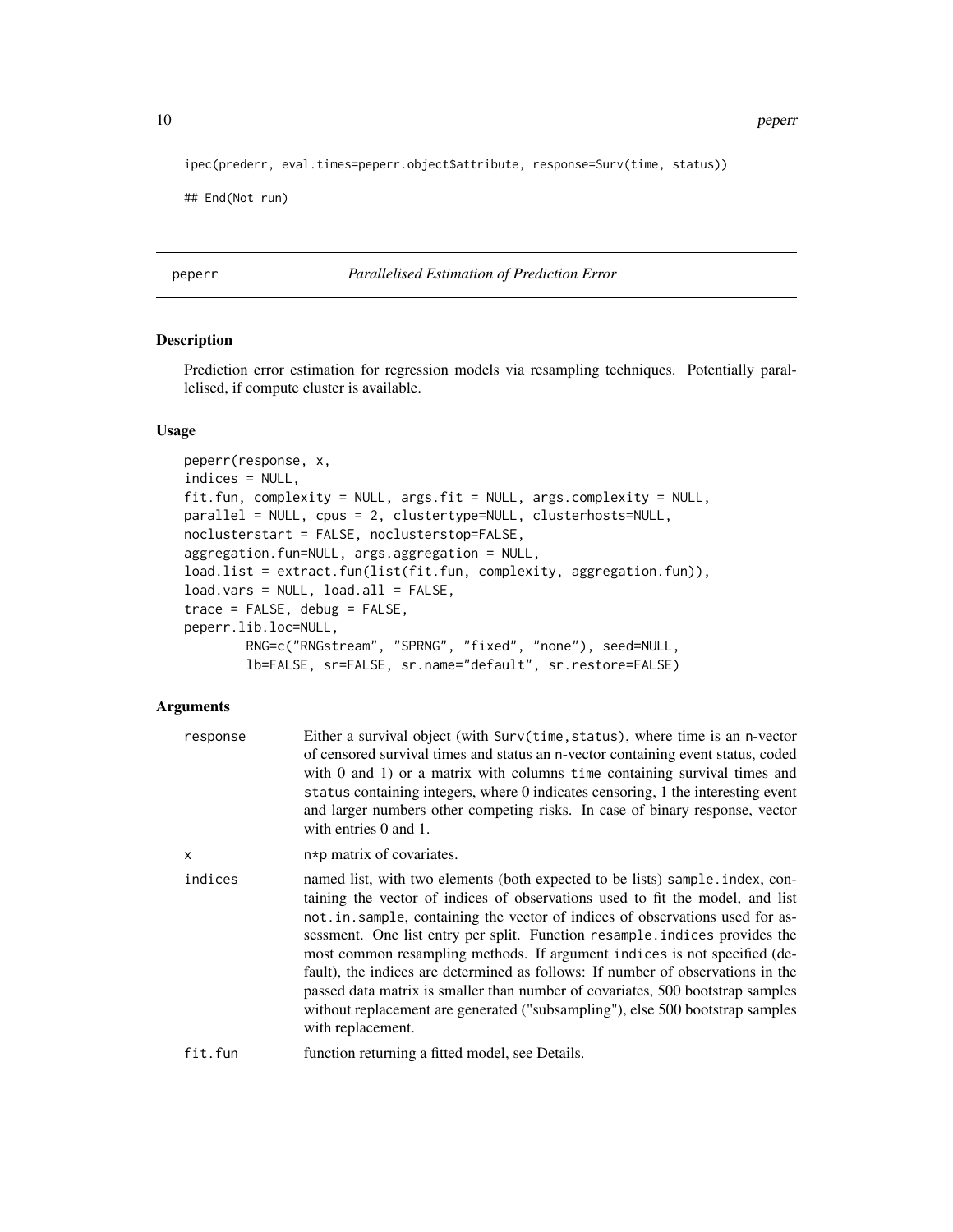#### peperr and the set of the set of the set of the set of the set of the set of the set of the set of the set of the set of the set of the set of the set of the set of the set of the set of the set of the set of the set of th

| complexity       | if the choice of a complexity parameter is necessary, for example the number of<br>boosting steps in boosting techniques, a function returning complexity parame-<br>ter for model fitted with fit.fun, see Details. Alternatively, one explicit value for<br>the complexity or a vector of values can be passed. In the latter case, the model<br>fit is carried out for each of the complexity parameters. Alternatively, a named<br>list can be passed, if complexity is a tuple of different parameter values.                                     |
|------------------|--------------------------------------------------------------------------------------------------------------------------------------------------------------------------------------------------------------------------------------------------------------------------------------------------------------------------------------------------------------------------------------------------------------------------------------------------------------------------------------------------------------------------------------------------------|
| args.fit         | named list of arguments to be passed to the function given in fit. fun.                                                                                                                                                                                                                                                                                                                                                                                                                                                                                |
| args.complexity  |                                                                                                                                                                                                                                                                                                                                                                                                                                                                                                                                                        |
|                  | if complexity is a function, a named list of arguments to be passed to this<br>function.                                                                                                                                                                                                                                                                                                                                                                                                                                                               |
| parallel         | the default setting corresponds to the case that sfCluster is used or if R runs<br>sequential, i.e. without any parallelisation. If sfCluster is used, settings from<br>sfCluster commandline call are taken, i.e. the required number of nodes has to<br>be specified as option of the sfCluster call (and not using argument cpus). If<br>another cluster solution (specified by argument clustertype) shall be used, a<br>cluster with cpus CPUs is started if parallel=TRUE. parallel=FALSE switches<br>back to sequential execution. See Details. |
| cpus             | number of nodes, i.e., number of parallel running R processes, to be set up in a<br>cluster, if not specified by commandline call. Only needed if parallel=TRUE.                                                                                                                                                                                                                                                                                                                                                                                       |
| clustertype      | type of cluster, character. 'SOCK' for socket cluster, 'MPI', 'PVM' or 'NWS'.<br>Only considered if parallel=TRUE. If so, a socket cluster, which does not re-<br>quire any additional installation, is started as default.                                                                                                                                                                                                                                                                                                                            |
| clusterhosts     | host list for socket and NWS clusters, if parallel=TRUE. Has to be specified<br>only if using more than one machine.                                                                                                                                                                                                                                                                                                                                                                                                                                   |
|                  | noclusterstart if function is used in already parallelised code. If set to TRUE, no cluster is<br>initialised even if a compute cluster is available and function works in sequen-<br>tial mode. Additionally usable if calls on the slaves should be executed before<br>calling function peperr, for example to load data on slaves, see Details.                                                                                                                                                                                                     |
| noclusterstop    | if TRUE, cluster stop is suppressed. Useful for debugging of sessions on slaves.<br>Note that the next peperr call forces cluster stop, except if called with noclusterstart=TRUE.                                                                                                                                                                                                                                                                                                                                                                     |
| aggregation.fun  |                                                                                                                                                                                                                                                                                                                                                                                                                                                                                                                                                        |
|                  | function that evaluates the prediction error for a model fitted by the function<br>given in fit. fun, see Details. If not specified, function aggregation. pmpec is<br>taken if response is survival object, in case of binary response function aggregation. brier.                                                                                                                                                                                                                                                                                   |
| args.aggregation |                                                                                                                                                                                                                                                                                                                                                                                                                                                                                                                                                        |
|                  | named list of arguments to be passed to the function given in argument aggregation. fun.                                                                                                                                                                                                                                                                                                                                                                                                                                                               |
| load.list        | a named list with element packages, functions and variables containing<br>quoted names of libraries, functions and global variables required for compu-<br>tation on cluster nodes. The default extracts automatically the libraries, func-<br>tions and global variables of the, potentially user-defined, functions fit.fun,<br>complexity and aggregation. fun, see function extract. fun. Can be set to<br>NULL, e.g. if no libraries, functions and variables are needed. Alternatively,<br>use argument load. all. See Details.                  |
| load.vars        | a named list with global variables required for computation on cluster nodes. See<br>Details. Relict, global variabels can now be passed as list element variables<br>of argument load. list.                                                                                                                                                                                                                                                                                                                                                          |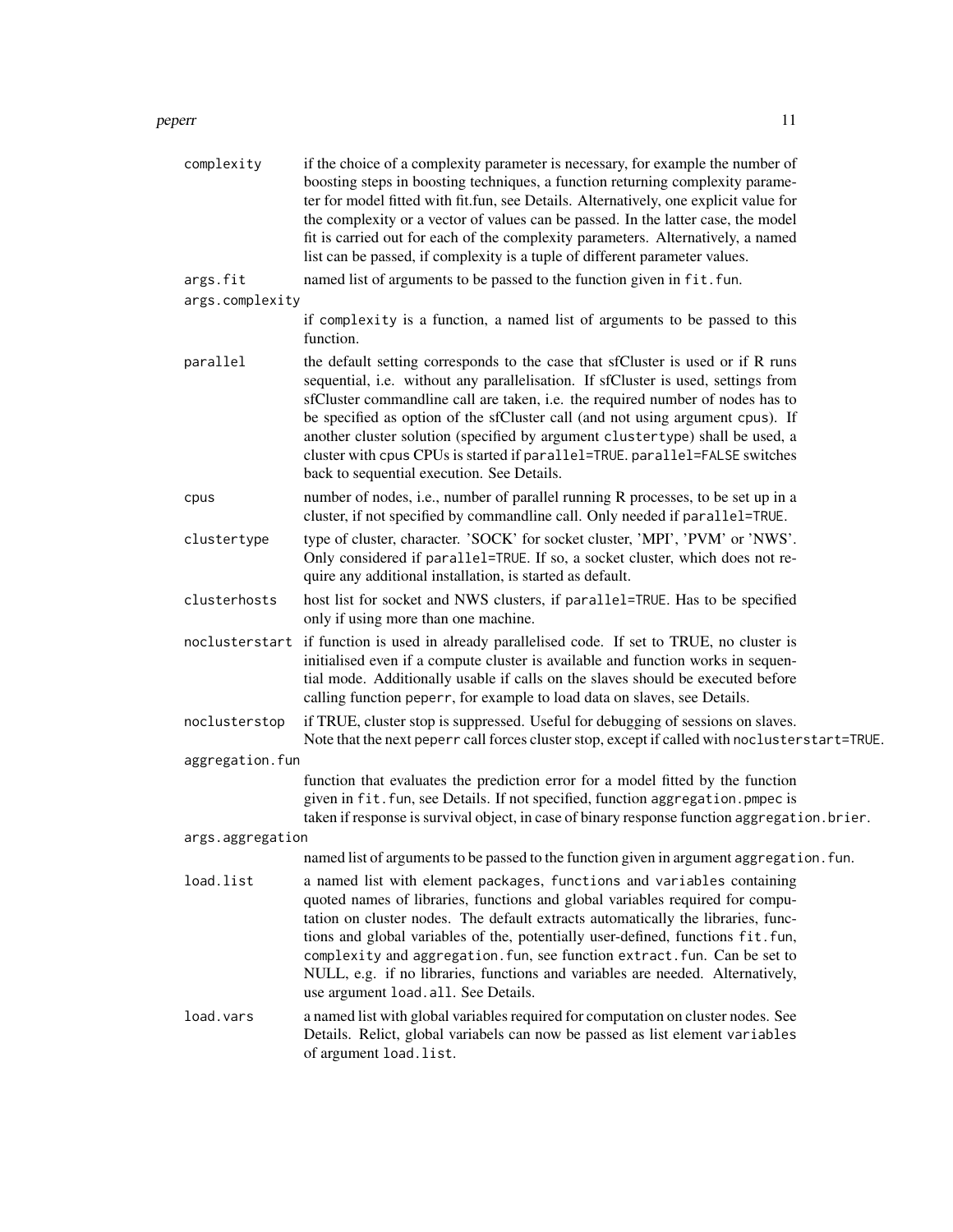| load.all   | logical. If set to TRUE, all variables, functions and libraries of the current global<br>environment are loaded on cluster nodes. See Details.                                             |
|------------|--------------------------------------------------------------------------------------------------------------------------------------------------------------------------------------------|
| trace      | logical. If TRUE, output about the current execution step is printed (if running<br>parallel: printed on nodes, that means not visible in master R process, see De-<br>tails).             |
| debug      | if TRUE, information concerning export of variables is given.                                                                                                                              |
|            | peperr.lib.loc location of package <b>peperr</b> if not in standard library search path (.1ibPaths()),<br>to be specified for loading <b>peperr</b> onto the cluster nodes.                |
| <b>RNG</b> | type of RNG. "fixed" requires a specified seed. "RNGstream" and "SPRNG"<br>use default seeds, if not specified. See Details.                                                               |
| seed       | seed to allow reproducibility of results. Only considered if argument RNG is not<br>"none". See Details.                                                                                   |
| 1b         | if TRUE and a compute cluster is used, computation of slaves is executed load<br>balanced. See Details.                                                                                    |
| sr         | if TRUE, intermediate results are saved. If execution is interrupted, they can be<br>restored by setting argument sr.restore to TRUE. See documentation of package<br>snowfall for details |
| sr.name    | if sr is set to TRUE and more than one computation runs simultaneously, unique<br>names need to be used.                                                                                   |
| sr.restore | if sr is set to TRUE, an interrupted computation is restarted.                                                                                                                             |

# **Details**

Validation of new model fitting approaches requires the proper use of resampling techniques for prediction error estimation. Especially in high-dimensional data situations the computational demand might be huge. peperr accelerates computation through automatically parallelisation of the resampling procedure, if a compute cluster is available. A noticeable speed-up is reached even when using a dual-core processor.

Resampling based prediction error estimation requires for each split in training and test data the following steps: a) selection of model complexity (if desired), using the training data set, b) fitting the model with the selected (or a given) complexity on the training set and c) measurement of prediction error on the corresponding test set.

Functions for fitting the model, determination of model complexity, if required by the fitting procedure, and aggregating the prediction error are passed as arguments fit.fun, complexity and aggregation.fun. Already available functions are

for model fit: fit.CoxBoost, fit.coxph, fit.LASSO, fit.rsf\_mtry

to determine complexity: complexity.mincv.CoxBoost, complexity.ipec.CoxBoost, complexity.LASSO, complexity.ipec.rsf\_mtry

to aggregate prediction error: aggregation.pmpec, aggregation.brier, aggregation.misclass

Function peperr is especially designed for evaluation of newly developed model fitting routines. For that, own routines can be passed as arguments to the peperr call. They are incorporated as follows (also compare existing functions, as named above):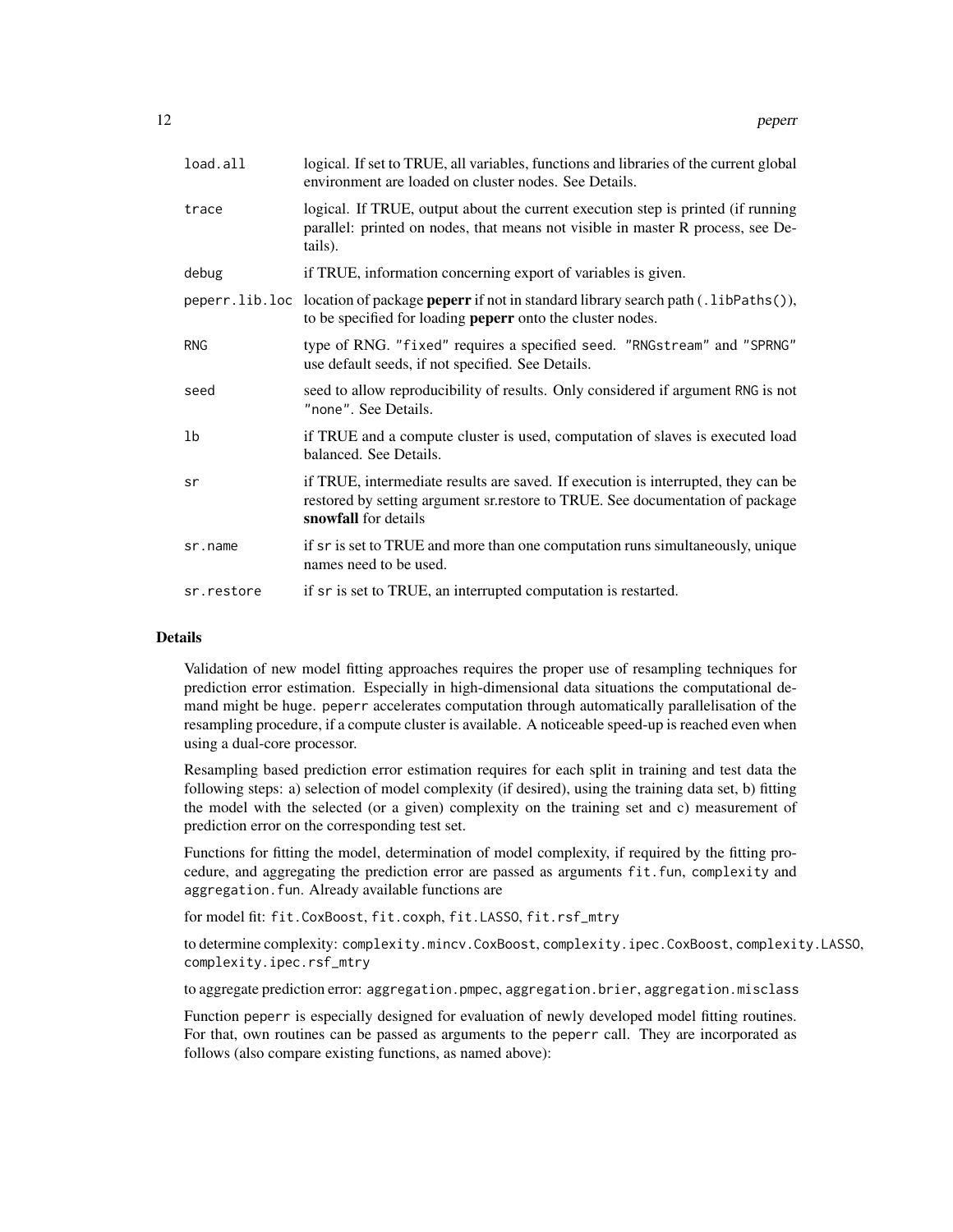#### peperr and the set of the set of the set of the set of the set of the set of the set of the set of the set of the set of the set of the set of the set of the set of the set of the set of the set of the set of the set of th

- 1. Model fitting techniques, which require selection of one or more complexity parameters, often provide routines based on cross-validation or similar to determine this parameter. If this routine is already at hand, the complexity function needed for the peperr call is not more than a wrapper around that, which consists of providing the data in the required way, calling the routine and return the selected complexity value(s).
- 2. For a given model fitting routine the fitting function, which is passed to the peperr call as argument fit. fun, is not more than a wrapper around that. Explicitly, response and matrix of covariates have to be transformed to the required form, if necessary, the routine is called with the passed complexity value, if required, and the fitted prediction model is returned.
- 3. Prediction error is estimated using a fitted model and a data set, by any kind of comparison of the true and the predicted response values. In case of survival response, apparent error (type apparent), which means that the prediction error is estimated in the same data set as used for model fitting, and no-information error (type noinf), which calculates the prediction error in permuted data, have to be provided. Note that the aggregation function returns the error with an additional attribute called addattr. The evaluation time points have to be stored there to allow later access.
- 4. In case of survival response, the user may additionally provide a function for partial log likelihood calculation, if he uses an own function for model fit, called PLL.class. If prediction error curves are used for aggregation (aggregation.pmpec), a predictProb method has to be provided, i.e. for each model of class class predictProb.class, see there.

Concerning parallelisation, there are three possibilities to run peperr:

- Start R on commandline with sfCluster and preferred options, for example number of cpus. Leave the three arguments parallel, clustertype and nodes unchanged.
- Use any other cluster solution supported by snowfall, i.e. LAM/MPI, socket, PVM, NWS (set argument clustertype). Argument parallel has to be set to TRUE and number of cpus can be chosen by argument nodes)
- If no cluster is used, R works sequentially. Keep parallel=NULL. No parallelisation takes place and therefore no speed up can be obtained.

In general, if parallel=NULL, all information concerning the cluster set-up is taken from commandline, else, it can be specified using the three arguments parallel, clustertype, nodes, and, if necessary, clusterhosts.

sfCluster is a Unix tool for flexible and comfortable managment of parallel R processes. However, peperr is usable with any other cluster solution supported by **snowfall**, i.e. sfCluster has not to be installed to use package **peperr**. Note that this may require cluster handling by the user, e.g. manually shut down with 'lamhalt' on commandline for type="MPI". But, using a socket cluster (argument parallel=TRUE and clustertype="SOCK"), does not require any extra installation.

Note that the run time cannot speed up anymore if the number of nodes is chosen higher than the number of passed training/test samples plus one, as parallelisation takes place in the resampling procedure and one additional run is used for computation on the full sample.

If not running in sequential mode, a specified number of R processes called nodes is spawned for parallel execution of the resampling procedure (see above). This requires to provide all variables, functions and libraries necessary for computation on each of these R processes, so explicitly all variables, functions and libraries required by the, potentially user-defined, functions fit.fun, complexity and aggregation.fun. The simplest possibility is to load the whole content of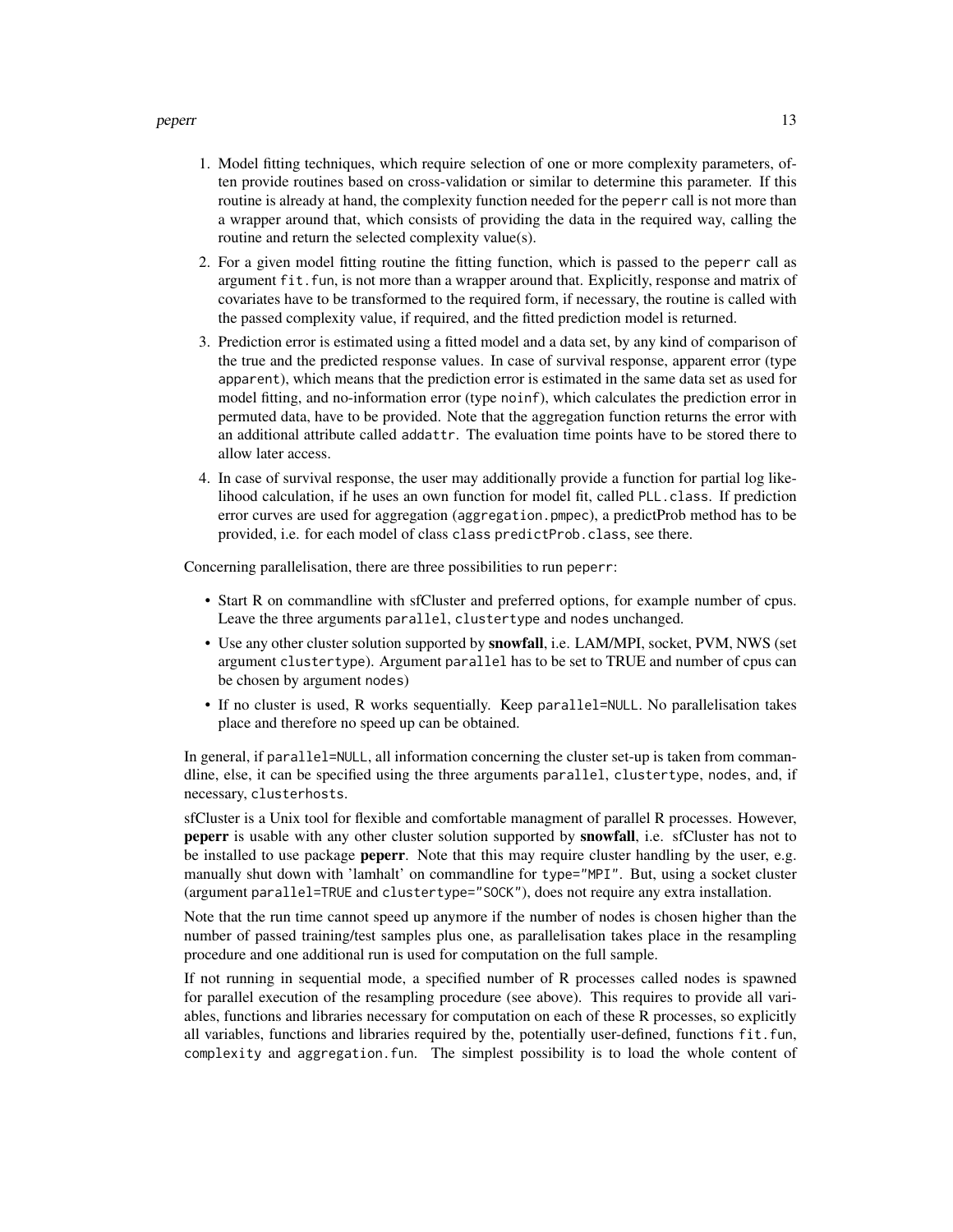the global environment on each node and all loaded libraries. This is done by setting argument load.all=TRUE. This is not the default, as a huge amount of data is potentially loaded to each node unnecessarily. Function extract.fun is provided to extract the functions and libraries needed, automatically called at each call of function peperr. Note that all required libraries have to be located in the standard library search path (obtained by .libPaths()). Another alternative is to load required data manually on the slaves, using snowfall functions sfLibrary, sfExport and sfExportAll. Then, argument noclusterstart has to be switched to TRUE. Additionally, argument load.list could be set to NULL, to avoid potentially overwriting of functions and variables loaded to the cluster nodes automatically.

Note that a set. seed call before calling function peperr is not sufficient to allow reproducibility of results when running in parallel mode, as the slave R processes are not affected as they are own R instances. peperr provides two possibilities to make results reproducible:

- Use RNG="RNGstream" or RNG="SPRNG". Independent parallel random number streams are initialized on the cluster nodes, using function sfClusterSetupRNG of package snowfall. A seed can be specified using argument seed, else the default values are taken. A set.seed call on the master is required additionally and argument lb=FALSE, see below.
- If RNG="fixed", a seed has to be specified. This can be either an integer or a vector of length number of samples +2. In the second case, the first entry is used for the main R process, the next number of samples ones for each sample run (in parallel execution mode on slave R processes) and the last one for computation on full sample (as well on slave R process in parallel execution mode). Passing integer x is equivalent to passing vector  $x+(\theta)$ : (number of samples+1)). This procedure allows reproducibility in any case, i.e. also if the number of parallel processes changes as well as in sequential execution.

Load balancing (argument lb) means, that a slave gets a new job immediately after the previous is finished. This speeds up computation, but may change the order of jobs. Due to that, results are only reproducible, if RNG="fixed" is used.

# Value

Object of class peperr

| indices             | list of resampling indices.                                                                                                                                                                               |
|---------------------|-----------------------------------------------------------------------------------------------------------------------------------------------------------------------------------------------------------|
| complexity          | passed complexity. If argument complexity not specified, 0.                                                                                                                                               |
| selected.complexity |                                                                                                                                                                                                           |
|                     | selected complexity for the full data set, if complexity was passed as function.<br>Else equal to value complexity.                                                                                       |
| response            | passed response.                                                                                                                                                                                          |
|                     | full model fit List, one entry per complexity value. Fitted model of the full data set by passed<br>fit.fun.                                                                                              |
| full.apparent       | full apparent error of the full data set. Matrix: One row per complexity value. In<br>case of survival response, columns correspond to evaluation time points, which<br>are returned in value attribute.  |
| noinf.error         | No information error of the full data set, i. e. evaluation in permuted data.<br>Matrix: One row per complexity value. Columns correspond to evaluation time-<br>points, which are returned in attribute. |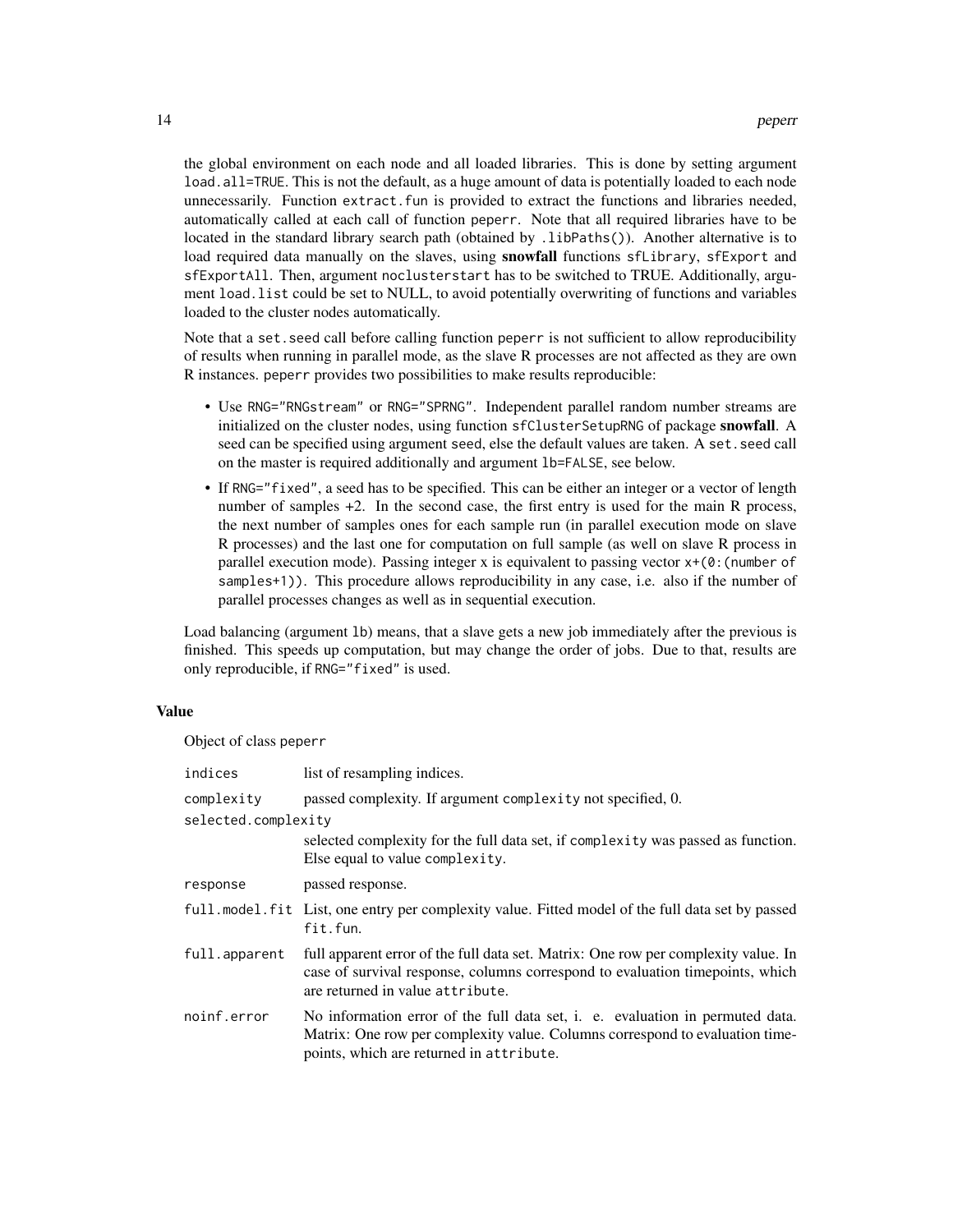#### <span id="page-14-0"></span>peperr and the set of the set of the set of the set of the set of the set of the set of the set of the set of the set of the set of the set of the set of the set of the set of the set of the set of the set of the set of th

| attribute         | if response is survival: Evaluation time points. Passed in args. aggregation or<br>automatically determined by aggregation function. Otherwise, if available, extra<br>attribute returned by aggregation function, else NULL, see Details. |  |
|-------------------|--------------------------------------------------------------------------------------------------------------------------------------------------------------------------------------------------------------------------------------------|--|
| sample.error      | list. Each entry contains matrix of prediction error for one resampling test sam-<br>ple. One row per complexity value.                                                                                                                    |  |
| sample.complexity |                                                                                                                                                                                                                                            |  |
|                   | vector of complexity values. Equals value complexity, if complexity value was<br>passed explicitly, otherwise by function complexity selected complexity value<br>for each resampling sample. If argument complexity not specified, 0.     |  |
| sample.lipec      | only, if response is survival. Lebesgue integrated prediction error curve for each<br>sample. List with one entry per sample, each a matrix with one row per com-<br>plexity value.                                                        |  |
| sample.pll        | only, if response is survival and PLL.class function available. Predictive partial<br>log likelihood for each sample. List with one entry per sample, each a matrix<br>with one row per complexity value.                                  |  |
|                   | null.model.fit only, if response is survival or binary. Fit of null model, i.e. fit without infor-<br>mation of covariates. In case of survival response Kaplan-Meier, else logistic<br>regression model.                                  |  |
| null.model        | only, if response is survival or binary. Vector or scalar: Prediction error of the<br>null model, in case of survival response at each evaluation time point.                                                                              |  |
| sample.null.model |                                                                                                                                                                                                                                            |  |
|                   | list. Prediction error of the null model for one resampling test sample. Matrix,<br>one row per complexity value.                                                                                                                          |  |
|                   |                                                                                                                                                                                                                                            |  |

# Author(s)

Christine Porzelius <cp@fdm.uni-freiburg.de>, Harald Binder

# References

Binder, H. and Schumacher, M. (2008) Adapting prediction error estimates for biased complexity selection in high-dimensional bootstrap samples. Statistical Applications in Genetics and Molecular Biology, 7:1.

Porzelius, C., Binder, H., Schumacher, M. (2008) Parallelised prediction error estimation for evaluation of high-dimensional models. Manuscript.

# See Also

[perr](#page-16-1), [resample.indices](#page-24-1), [extract.fun](#page-5-1)

# Examples

```
# Generate survival data with 10 informative covariates
## Not run:
n <- 200
p <- 100
beta <- c(rep(1,10),rep(0,p-10))
x <- matrix(rnorm(n*p),n,p)
```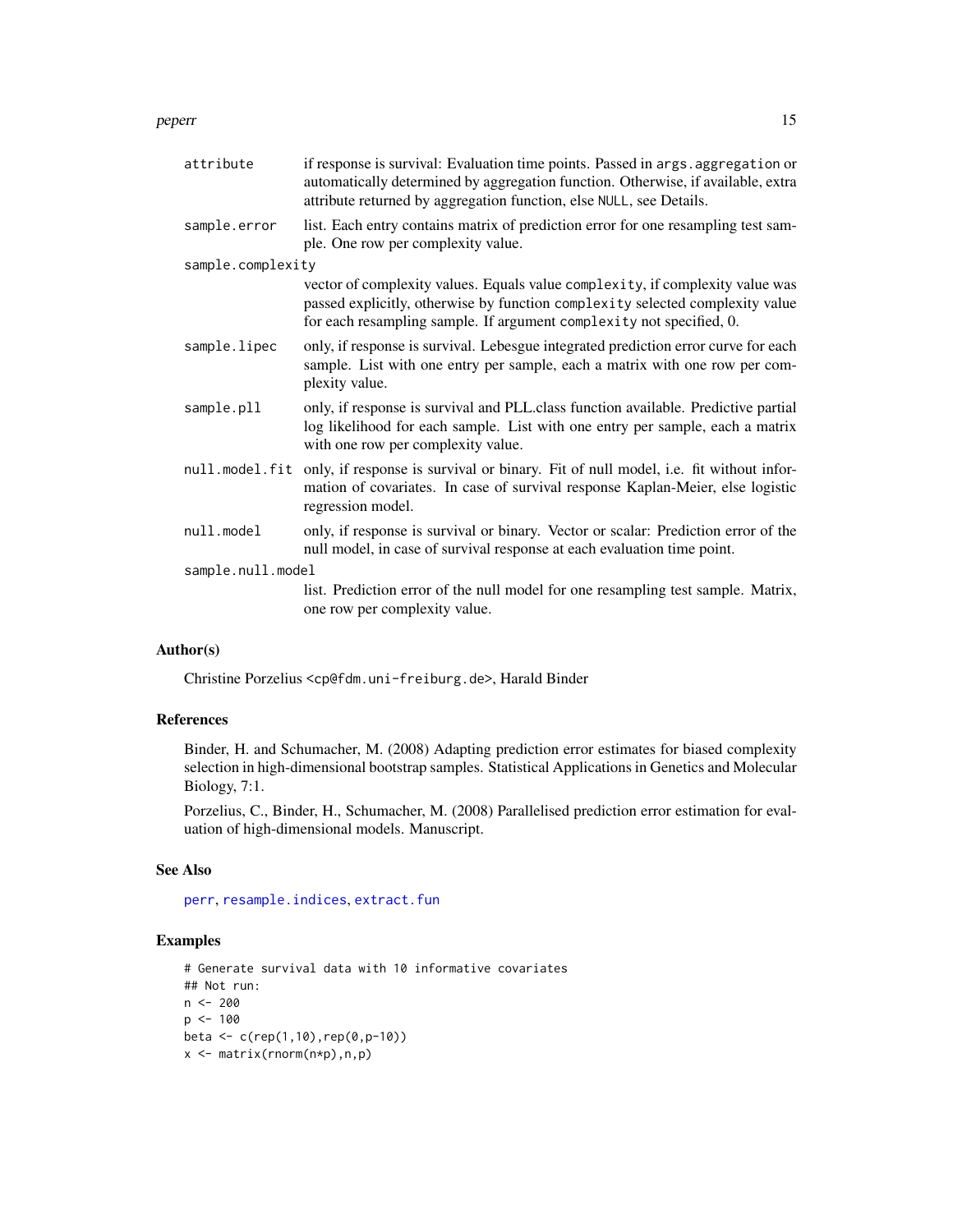```
real.time <- -(log(runif(n)))/(10*exp(drop(x
cens.time <- rexp(n,rate=1/10)
status <- ifelse(real.time <= cens.time,1,0)
time <- ifelse(real.time <= cens.time,real.time,cens.time)
# A: R runs sequential or R is started on commandline with desired options
# (for example using sfCluster: sfCluster -i --cpus=5)
# Example A1:
# Obtain prediction error estimate fitting a Cox proportional hazards model
# using CoxBoost
# through 10 bootstrap samples
# with fixed complexity 50 and 75
# and aggregate using prediction error curves (default setting)
peperr.object1 <- peperr(response=Surv(time, status), x=x,
   fit.fun=fit.CoxBoost, complexity=c(50, 75),
   indices=resample.indices(n=length(time), method="sub632", sample.n=10))
peperr.object1
# Diagnostic plots
plot(peperr.object1)
# Extraction of prediction error curves (.632+ prediction error estimate),
# blue line corresponds to complexity 50,
# red one to complexity 75
plot(peperr.object1$attribute,
   perr(peperr.object1)[1,], type="l", col="blue",
   xlab="Evaluation time points", ylab="Prediction error")
lines(peperr.object1$attribute,
   perr(peperr.object1)[2,], col="red")
# Example A2:
# As Example A1, but
# with complexity selected through a cross-validation procedure
# and extra argument 'penalty' passed to fit function and complexity function
peperr.object2 <- peperr(response=Surv(time, status), x=x,
   fit.fun=fit.CoxBoost, args.fit=list(penalty=100),
   complexity=complexity.mincv.CoxBoost, args.complexity=list(penalty=100),
   indices=resample.indices(n=length(time), method="sub632", sample.n=10),
   trace=TRUE)
peperr.object2
# Diagnostic plots
plot(peperr.object2)
# Example A3:
# As Example A2, but
# with extra argument 'times', specifying the evaluation times passed to aggregation.fun
# and seed, for reproducibility of results
# Note: set.seed() is required additional to argument 'seed',
# as function 'resample.indices' is used in peperr call.
set.seed(123)
peperr.object3 <- peperr(response=Surv(time, status), x=x,
```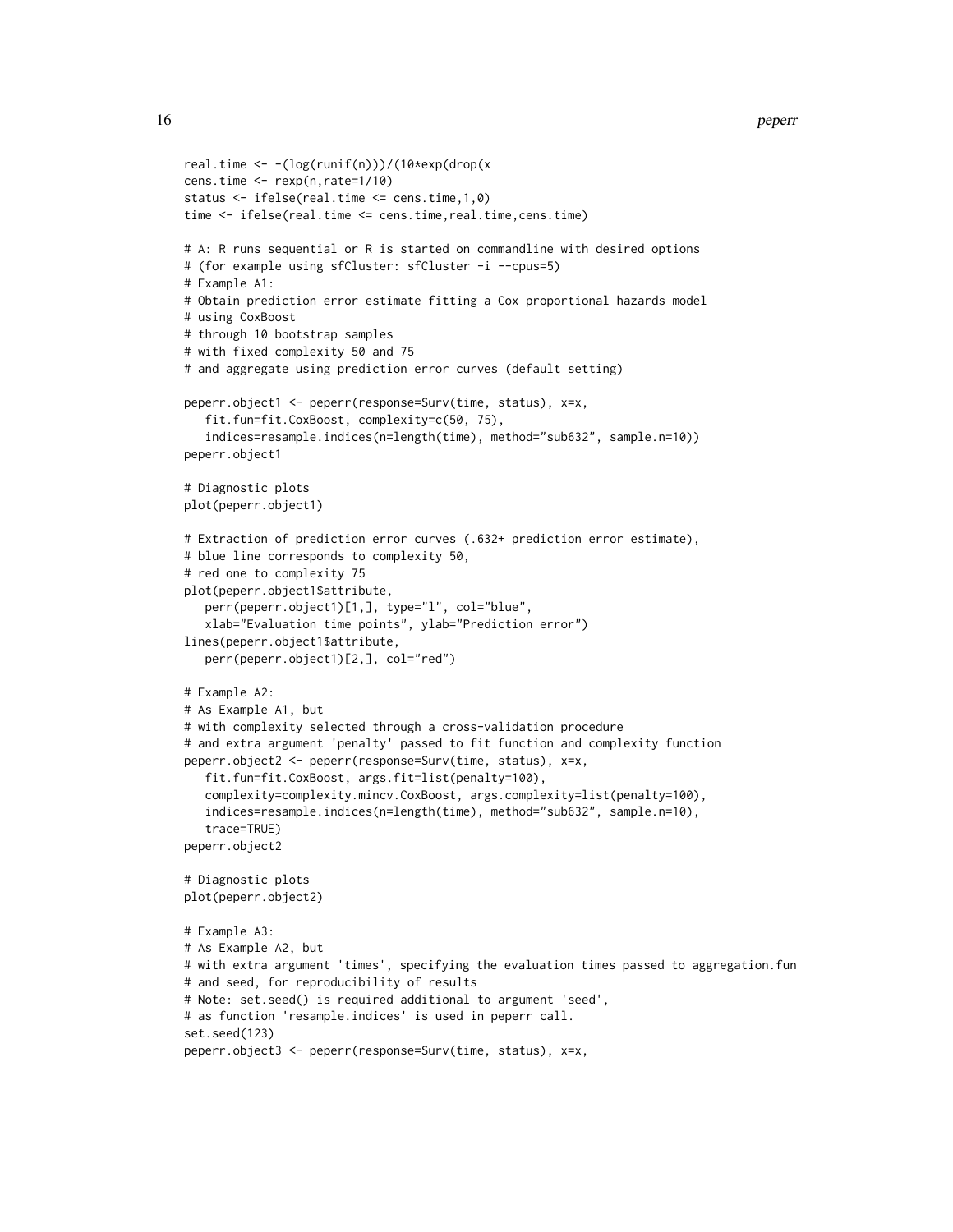```
fit.fun=fit.CoxBoost, args.fit=list(penalty=100),
  complexity=complexity.mincv.CoxBoost, args.complexity=list(penalty=100),
  indices=resample.indices(n=length(time), method="sub632", sample.n=10),
  args.aggregation=list(times=seq(0, quantile(time, probs=0.9), length.out=100)),
  trace=TRUE, RNG="fixed", seed=321)
peperr.object3
# Diagnostic plots
plot(peperr.object3)
# B: R is started sequential, desired cluster options are given as arguments
# Example B1:
# As example A1, but using a socket cluster and 3 CPUs
peperr.object4 <- peperr(response=Surv(time, status), x=x,
   fit.fun=fit.CoxBoost, complexity=c(50, 75),
   indices=resample.indices(n=length(time), method="sub632", sample.n=10),
  parallel=TRUE, clustertype="SOCK", cpus=3)
## End(Not run)
```
<span id="page-16-1"></span>perr *Prediction error estimates*

# Description

Extracts prediction error estimates from peperr objects.

#### Usage

```
perr(peperrobject,
    type = c("632p", "632", "apparent", "NoInf", "resample", "nullmodel"))
```
#### Arguments

| peperrobject | peperr object obtained by call to function peperr.                                                                                                                                                                                                                                |
|--------------|-----------------------------------------------------------------------------------------------------------------------------------------------------------------------------------------------------------------------------------------------------------------------------------|
| type         | "632p" for the .632+ prediction error estimate (default), "632" for the .632 pre-<br>diction error estimate. "apparent", "NoInf", "resample" and "nullmodel"<br>return the apparent error, the no-information error, the mean sample error and<br>the nullmodel fit, see Details. |

# Details

The .632 and the .632+ prediction error estimates are weighted combinations of the apparent error and bootstrap cross-validation error estimate, for survival data at given time points.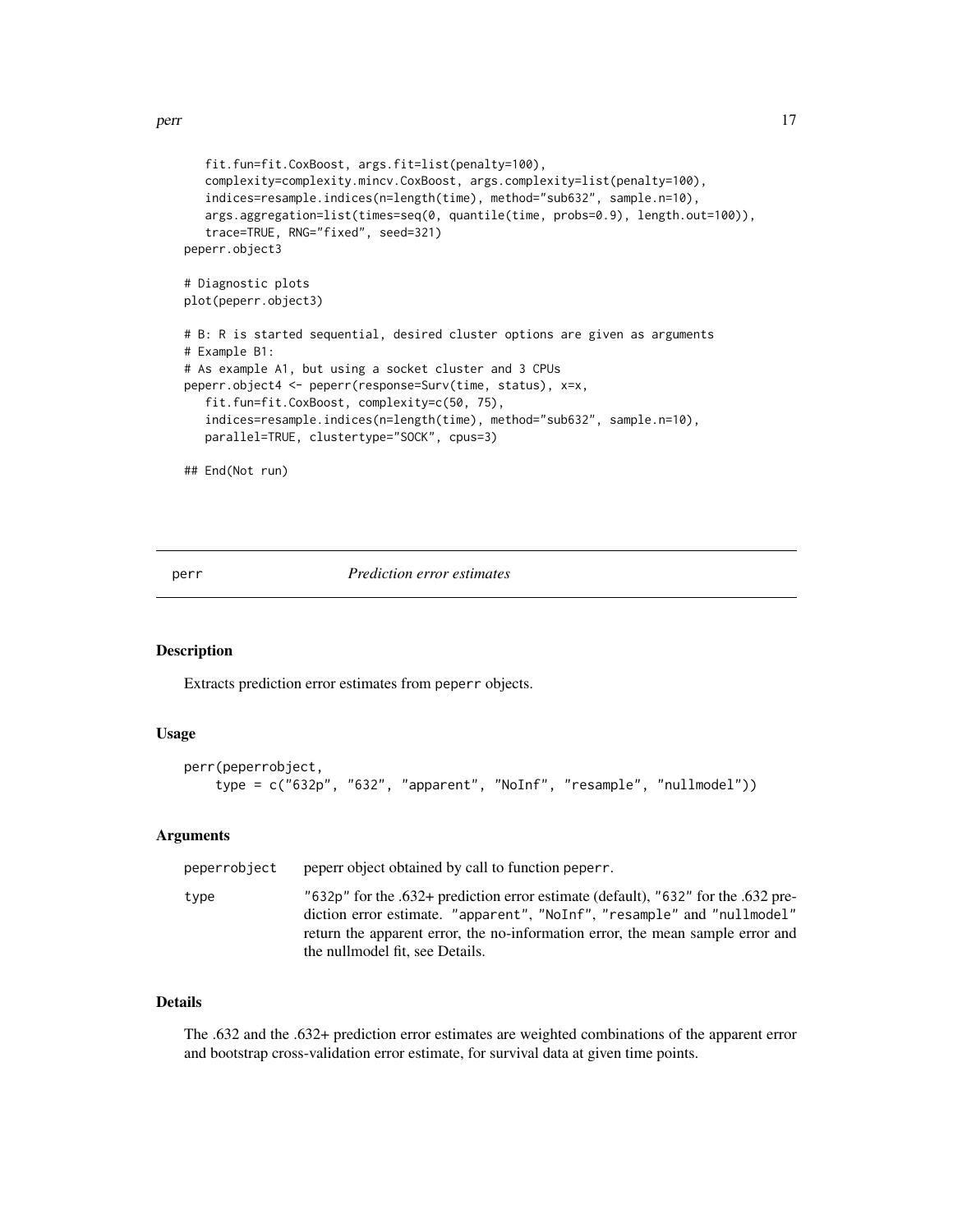#### <span id="page-17-0"></span>Value

If type="632p" or type="632": Prediction error: Matrix, with one row per complexity value.

If type="apparent": Apparent error of the full data set. Matrix: One row per complexity value. In case of survival response, columns correspond to evaluation timepoints, which are given in attribute addattr.

If type="NoInf": No-information error of the full data set, i. e. evaluation in permuted data. Matrix: One row per complexity value. Columns correspond to evaluation timepoints, which are given in attribute addattr.

If type="resample": Matrix. Mean prediction error of resampling test samples, one row per complexity value.

If type="nullmodel": Vector or scalar: Null model prediction error, i.e. of fit without information of covariates. In case of survival response Kaplan-Meier estimate at each time point, if response is binary logistic regression model, else not available.

# References

Binder, H. and Schumacher, M. (2008) Adapting prediction error estimates for biased complexity selection in high-dimensional bootstrap samples. Statistical Applications in Genetics and Molecular Biology, 7:1.

Gerds, T. and Schumacher, M. (2007) Efron-type measures of prediction error for survival analysis. Biometrics, 63, 1283–1287.

Schumacher, M. and Binder, H., and Gerds, T. (2007) Assessment of Survival Prediction Models in High-Dimensional Settings. Bioinformatics, 23, 1768-1774.

#### See Also

[peperr](#page-9-1), [ipec](#page-7-1)

# Examples

```
## Not run:
n <- 200
p \le -100beta <- c(rep(1,10),rep(0,p-10))
x \leq - matrix(rnorm(n*p), n,p)
real.time \leftarrow -(\log(runif(n)))/(10*exp(drop(x %*)beta)))cens.time <- rexp(n,rate=1/10)
status <- ifelse(real.time <= cens.time,1,0)
time <- ifelse(real.time <= cens.time,real.time,cens.time)
# Example:
# Obtain prediction error estimate fitting a Cox proportional hazards model
# using CoxBoost
# through 10 bootstrap samples
# with fixed complexity 50 and 75
# and aggregate using prediction error curves
peperr.object <- peperr(response=Surv(time, status), x=x,
   fit.fun=fit.CoxBoost, complexity=c(50, 75),
```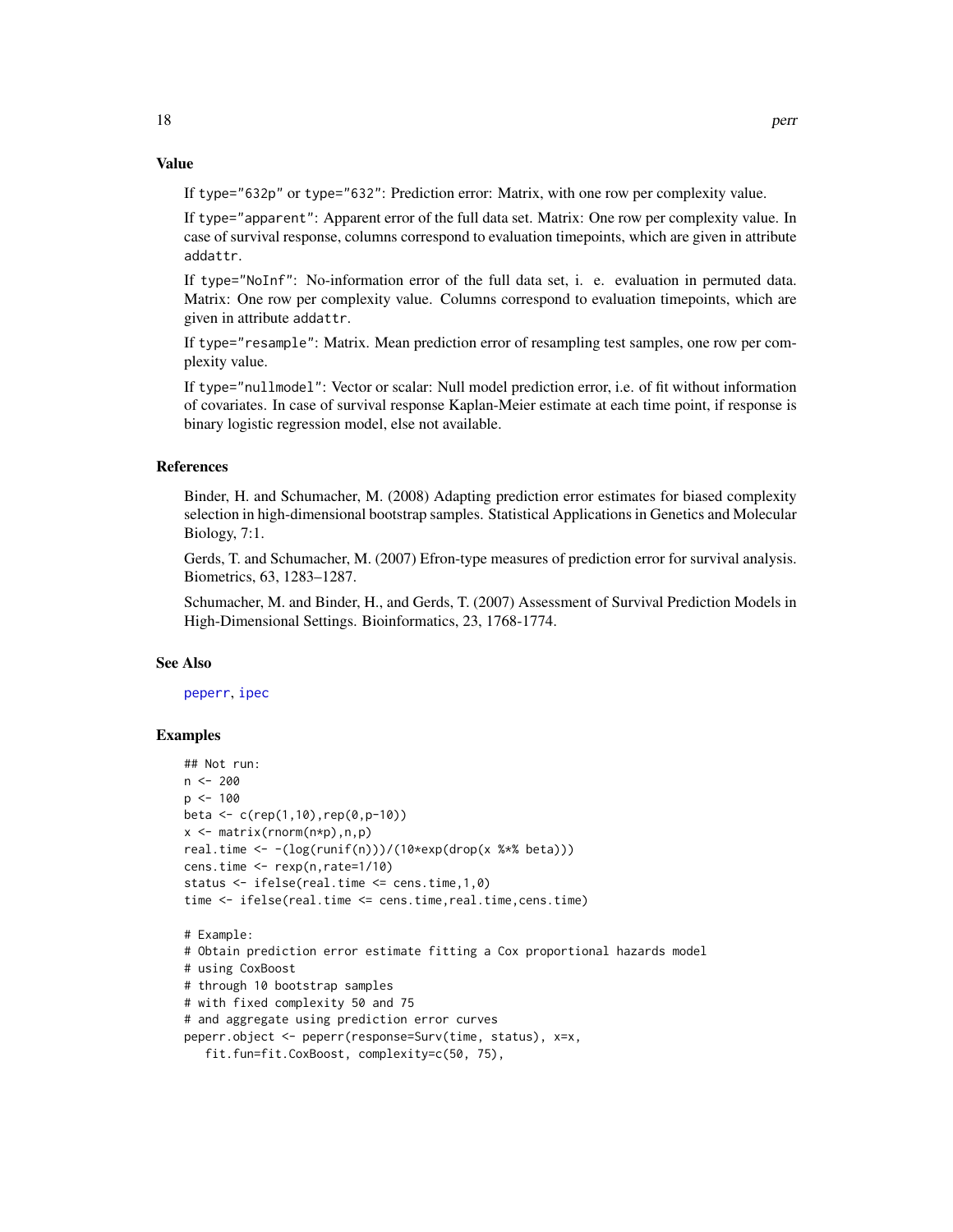# <span id="page-18-0"></span>PLL 19

```
indices=resample.indices(n=length(time), method="sub632", sample.n=10))
# 632+ estimate for both complexity values at each time point
perr(peperr.object)
```
## End(Not run)

PLL *Generic function for extracting the predictive partial log-likelihood*

# Description

Generic function for extracting th predictive partial log-likelihood from a fitted survival model.

# Usage

PLL(object, newdata, newtime, newstatus, ...)

# Arguments

| object    | fitted model of class class.                                                               |
|-----------|--------------------------------------------------------------------------------------------|
| newdata   | $n$ new*p matrix of covariates.                                                            |
| newtime   | n_new-vector of censored survival times.                                                   |
| newstatus | n_new-vector of event status, coded with 0 for censoring and 1, if an event oc-<br>curred. |
|           | additional arguments, for example complexity value, if necessary.                          |

# Details

The predictive partial log-likelihood measures the prediction performance of each model fitted in a boostrap sample, using the data not in this sample. Multiplying by (-2) leads to a deviance-like measure, which means that small values indicate good prediction performance.

peperr requires function PLL.class in case of survival response, for each model fit of class class. At the time, PLL.CoxBoost is available.

# Value

Vector of length n\_new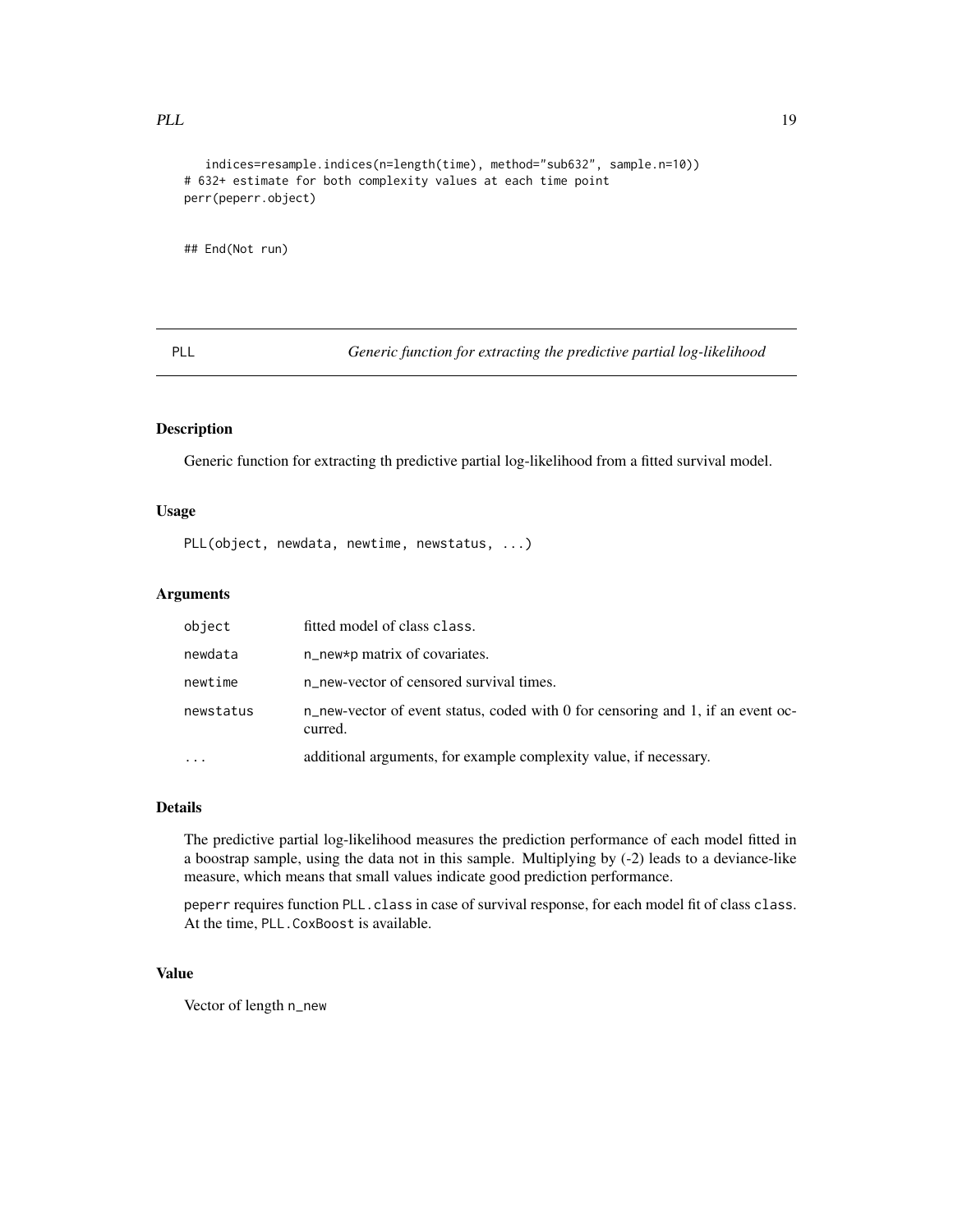<span id="page-19-0"></span>

# Description

Extracts the predictive partial log-likelihood from a coxph model fit.

# Usage

```
## S3 method for class 'coxph'
PLL(object, newdata, newtime, newstatus, complexity, ...)
```
# Arguments

| object     | fitted model of class coxph.                         |
|------------|------------------------------------------------------|
| newdata    | n_new*p matrix of covariates.                        |
| newtime    | n new-vector of censored survival times.             |
| newstatus  | n_new-vector of survival status, coded with 0 and .1 |
| complexity | not used.                                            |
|            | additional arguments, not used.                      |

# Details

Used by function peperr, if function fit.coxph is used for model fit.

# Value

Vector of length n\_new

plot.peperr *Plot method for peperr object*

# Description

Plots, allowing to get a first impression of the prediction error estimates and to check complexity selection in bootstrap samples.

# Usage

```
## S3 method for class 'peperr'
plot(x, y, ...)
```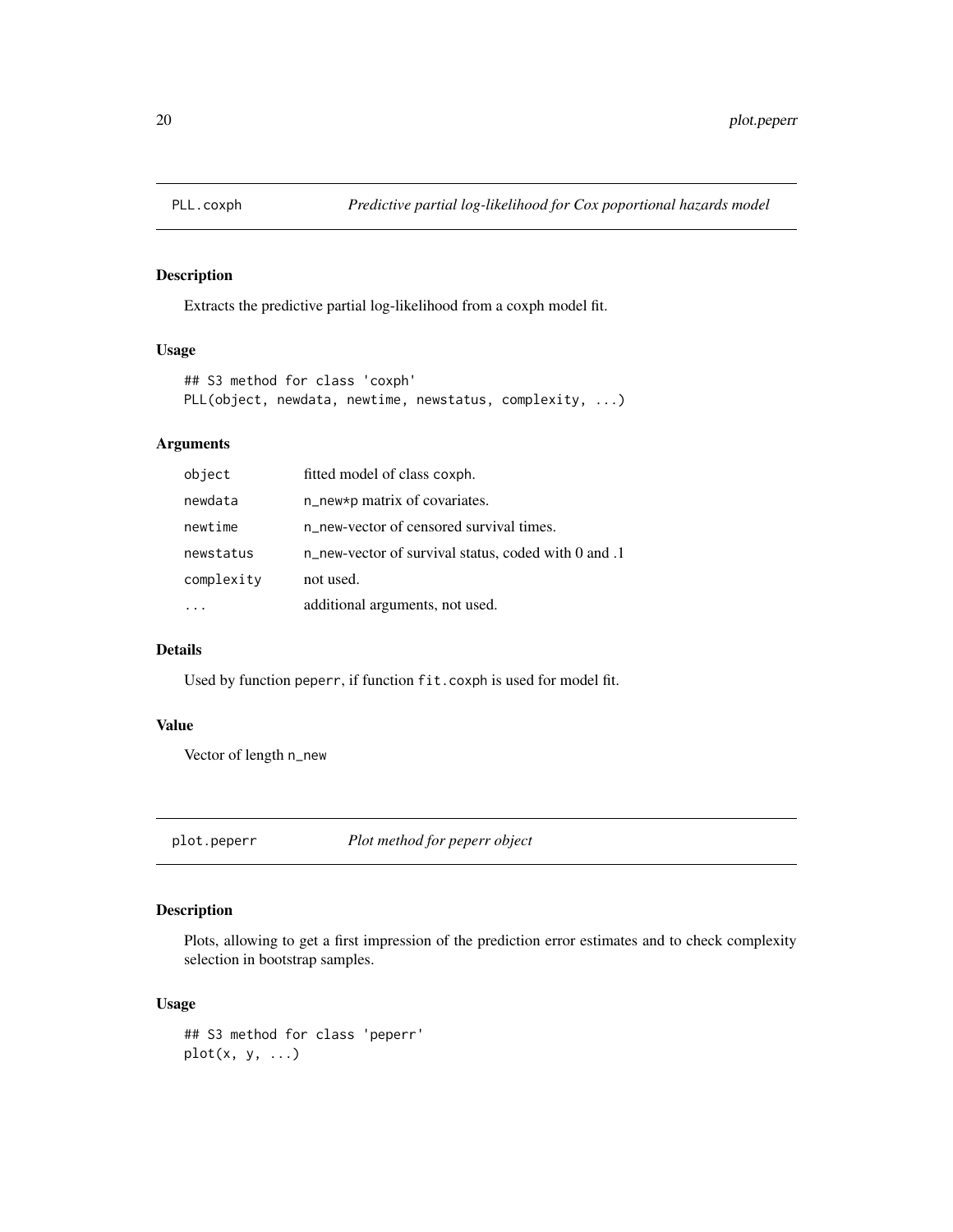#### plot.peperr 21

#### Arguments

| x | peperr object.                  |
|---|---------------------------------|
| v | not used.                       |
| . | additional arguments, not used. |

#### Details

The plots provide a simple and fast overview of the results of the estimation of the prediction error through resampling. Which plots are shown depends on if complexity was selected, i.e., a function was passed in the peperr call for complexity, or explicitly passed. In case of survival response, prediction error curves are shown. In case of binary response, where one complexity value is passed explicitly, no plot is available. Especially in the case that complexity is selected in each bootstrap sample, these diagnostic plots help to check whether the resampling procedure works adequately and to detect specific problems due to high-dimensional data structures.

#### Examples

```
## Not run:
n < -200p \le -100beta \leq c(rep(1,10),rep(0,p-10))
x <- matrix(rnorm(n*p),n,p)
real.time <- -(\log(runif(n)))/(10*exp(drop(x **)beta)))cens.time \leq rexp(n, rate=1/10)
status <- ifelse(real.time <= cens.time,1,0)
time <- ifelse(real.time <= cens.time,real.time,cens.time)
peperr.object1 <- peperr(response=Surv(time, status), x=x,
   fit.fun=fit.CoxBoost, complexity=c(50, 75),
   indices=resample.indices(n=length(time), method="sub632", sample.n=10))
plot(peperr.object1)
peperr.object2 <- peperr(response=Surv(time, status), x=x,
   fit.fun=fit.CoxBoost, args.fit=list(penalty=100),
   complexity=complexity.mincv.CoxBoost, args.complexity=list(penalty=100),
   indices=resample.indices(n=length(time), method="sub632", sample.n=10),
   trace=TRUE)
plot(peperr.object2)
peperr.object3 <- peperr(response=Surv(time, status), x=x,
   fit.fun=fit.CoxBoost, args.fit=list(penalty=100),
   complexity=complexity.mincv.CoxBoost, args.complexity=list(penalty=100),
   indices=resample.indices(n=length(time), method="sub632", sample.n=10),
   args.aggregation=list(times=seq(0, quantile(time, probs=0.9), length.out=100)),
   trace=TRUE)
plot(peperr.object3)
## End(Not run)
```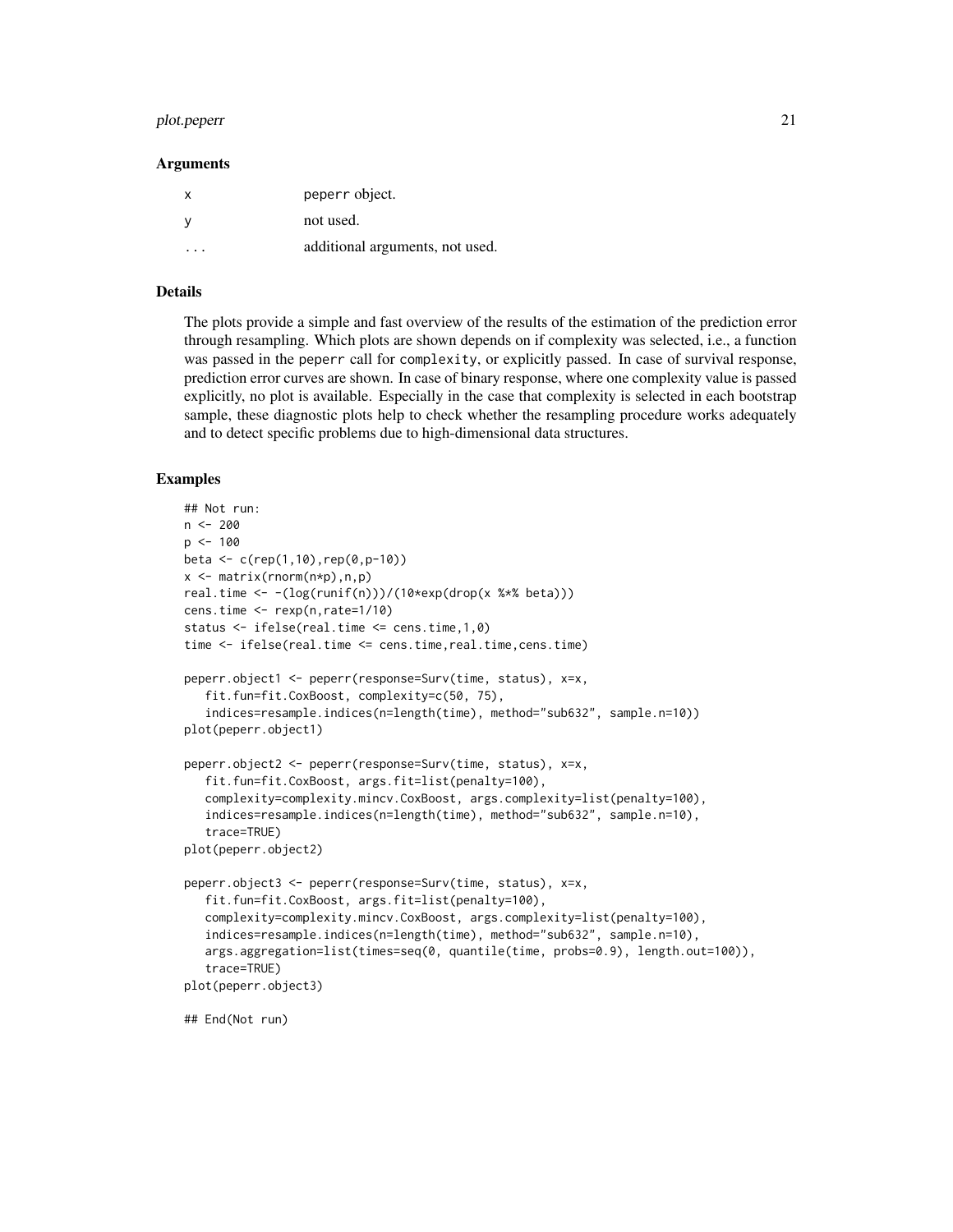# <span id="page-21-0"></span>Description

Calculation of prediction error curve from a survival response and predicted probabilities of survival.

# Usage

```
pmpec(object, response=NULL, x=NULL, times, model.args=NULL,
    type=c("PErr","NoInf"), external.time=NULL, external.status=NULL,
   data=NULL)
```
# Arguments

| object          | fitted model of a class for which the interface function predict Prob. class is<br>available.                                                                                                                                                                                                                                                                                       |
|-----------------|-------------------------------------------------------------------------------------------------------------------------------------------------------------------------------------------------------------------------------------------------------------------------------------------------------------------------------------------------------------------------------------|
| response        | Either a survival object (with Surv(time, status), where time is an n-vector<br>of censored survival times and status an n-vector containing event status, coded<br>with $0$ and $1$ ) or a matrix with columns time containing survival times and<br>status containing integers, where 0 indicates censoring, 1 the interesting event<br>and larger numbers other competing risks. |
| x               | n*p matrix of covariates.                                                                                                                                                                                                                                                                                                                                                           |
| times           | vector of time points at which the prediction error is to be estimated.                                                                                                                                                                                                                                                                                                             |
| model.args      | named list of additional arguments, e.g. complexity value, which are to be<br>passed to predictProb function.                                                                                                                                                                                                                                                                       |
| type            | type of output: Estimated prediction error (default) or no information error (pre-<br>diction error obtained by permuting the data).                                                                                                                                                                                                                                                |
| external.time   | optional vector of time points, used for censoring distribution.                                                                                                                                                                                                                                                                                                                    |
| external.status |                                                                                                                                                                                                                                                                                                                                                                                     |
|                 | optional vector of status values, used for censoring distribution.                                                                                                                                                                                                                                                                                                                  |
| data            | Data frame containing n-vector of observed times ('time'), n-vector of event<br>status ('status') and n*p matrix of covariates (remaining entries). Alternatively<br>to response and $x$ , for compatibility to <b>pec</b> .                                                                                                                                                        |

#### Details

Prediction error of survival data is measured by the Brier score, which considers the squared difference of the true event status at a given time point and the predicted event status by a risk prediction model at that time. A prediction error curve is the weighted mean Brier score as a function of time at time points in times (see References).

pmpec requires a predictProb method for the class of the fitted model, i.e. for a model of class class predictProb.class.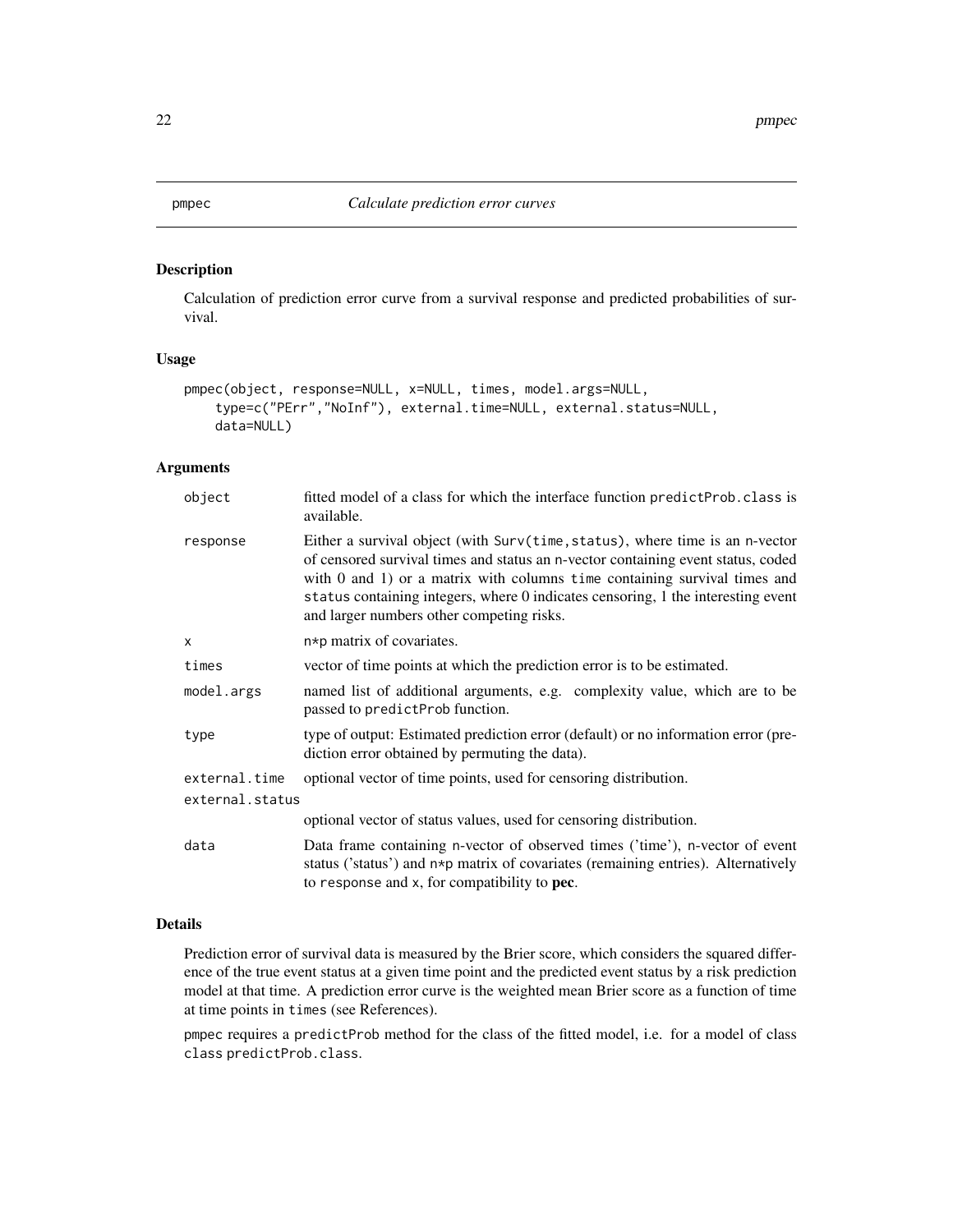# <span id="page-22-0"></span>predictProb 23

pmpec is implemented to behave similar to function pec of package pec, which provides several predictProb methods.

In bootstrap framework, data contains only a part of the full data set. For censoring distribution, the full data should be used to avoid extreme variance in case of small data sets. For that, the observed times and status values can be passed as argument external.time and external.status.

# Value

Vector of prediction error estimates at each time point given in time.

#### Author(s)

Harald Binder

# References

Gerds, A. and Schumacher, M. (2006) Consistent estimation of the expected Brier score in general survival models with right-censored event times. Biometrical Journal, 48, 1029–1040.

Schoop, R. (2008) Predictive accuracy of failure time models with longitudinal covariates. PhD thesis, University of Freiburg. http://www.freidok.uni-freiburg.de/volltexte/4995/.

#### See Also

predictProb, pec

predictProb *Generic function for extracting predicted survival probabilities*

#### Description

Generic function for extraction of predicted survival probabilities from a fitted survival model conforming to the interface required by pmpec.

#### Usage

predictProb(object, response, x, ...)

# Arguments

| object       | a fitted survival model.                                                                                                                                                                                                                                                                                                                                                                                                                        |
|--------------|-------------------------------------------------------------------------------------------------------------------------------------------------------------------------------------------------------------------------------------------------------------------------------------------------------------------------------------------------------------------------------------------------------------------------------------------------|
| response     | Either a survival object (with Surv(time, status), where time is an n-vector<br>of censored survival times and status an n-vector containing event status, coded<br>with $0$ and $1$ ) or a matrix with columns time containing survival times and<br>status containing integers, where 0 indicates censoring, 1 the interesting event<br>and larger numbers other competing risks. In case of binary response, vector<br>with entries 0 and 1. |
| $\mathsf{x}$ | n*p matrix of covariates.                                                                                                                                                                                                                                                                                                                                                                                                                       |
| .            | additional arguments, for example model complexity or, in case of survival re-<br>sponse, argument times, a vector containing evaluation times.                                                                                                                                                                                                                                                                                                 |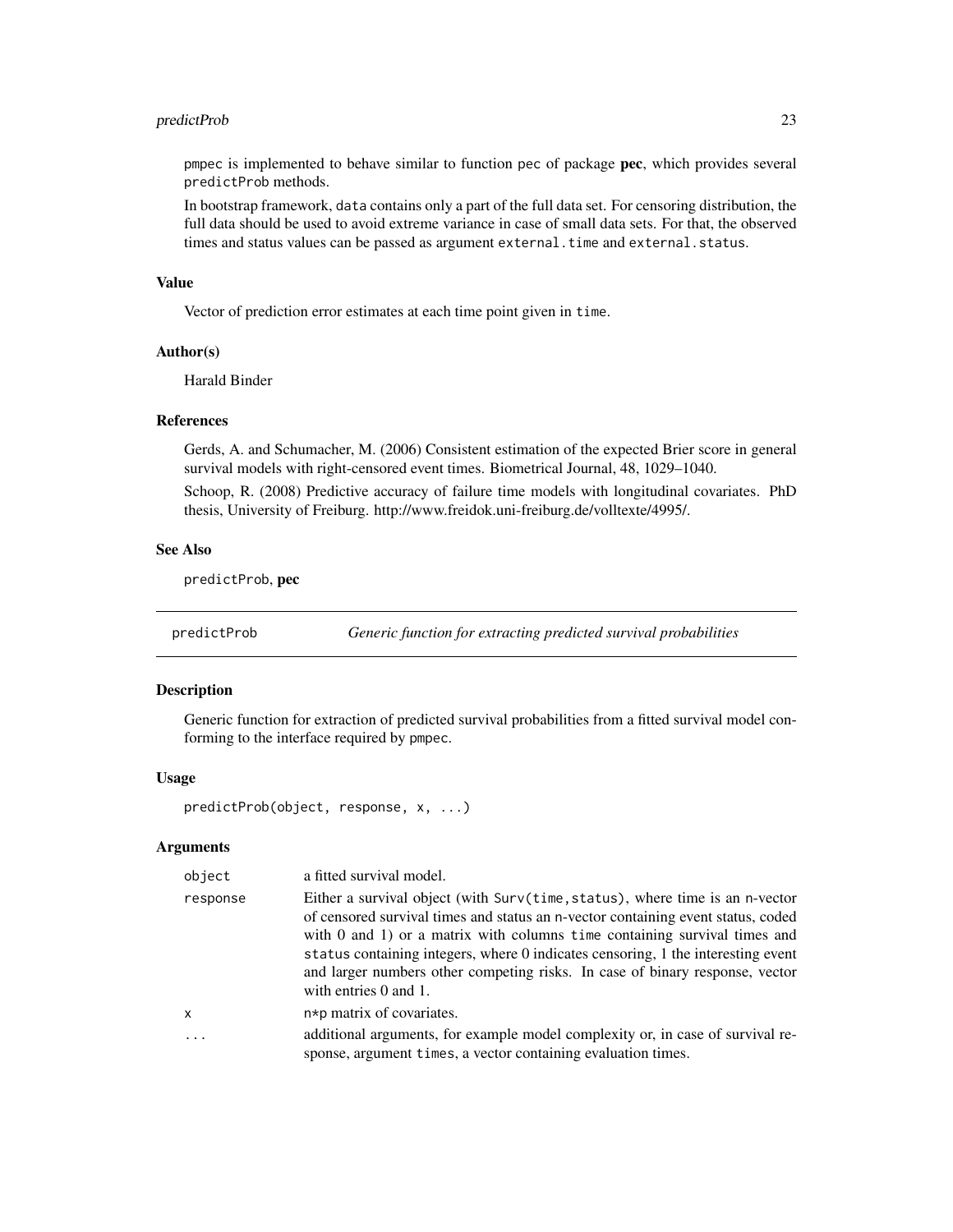<span id="page-23-0"></span>pmpec requires a predictProb.class function for each model fit of class class. It extracts the predicted probability of survival from this model.

See existing predictProb functions, at the time predictProb.CoxBoost, predictProb.coxph and predictProb.survfit.

If desired predictProb function for class class is not available in peperr, but implemented in package pec as predictSurvProb.class, it can easily be transformed as predictProb method.

#### Value

Matrix with predicted probabilities for each evaluation time point in times (columns) and each new observation (rows).

predictProb.coxph *Extract predicted survival probabilities from a coxph object*

#### Description

Extracts predicted survival probabilities for survival models fitted by Cox proportional hazards model, providing an interface as required by pmpec.

#### Usage

## S3 method for class 'coxph' predictProb(object, response, x, times, ...)

#### Arguments

| object   | a fitted model of class coxph.                                                                                                                                                     |
|----------|------------------------------------------------------------------------------------------------------------------------------------------------------------------------------------|
| response | survival object (with Surv(time, status), where time is an n-vector of cen-<br>sored survival times and status an n-vector containing survival status, coded<br>with $0$ and $1$ . |
| x        | n*p matrix of covariates.                                                                                                                                                          |
| times    | vector of evaluation time points.                                                                                                                                                  |
| .        | additional arguments, currently not used.                                                                                                                                          |

#### Value

Matrix with probabilities for each evaluation time point in times(columns) and each new observation (rows).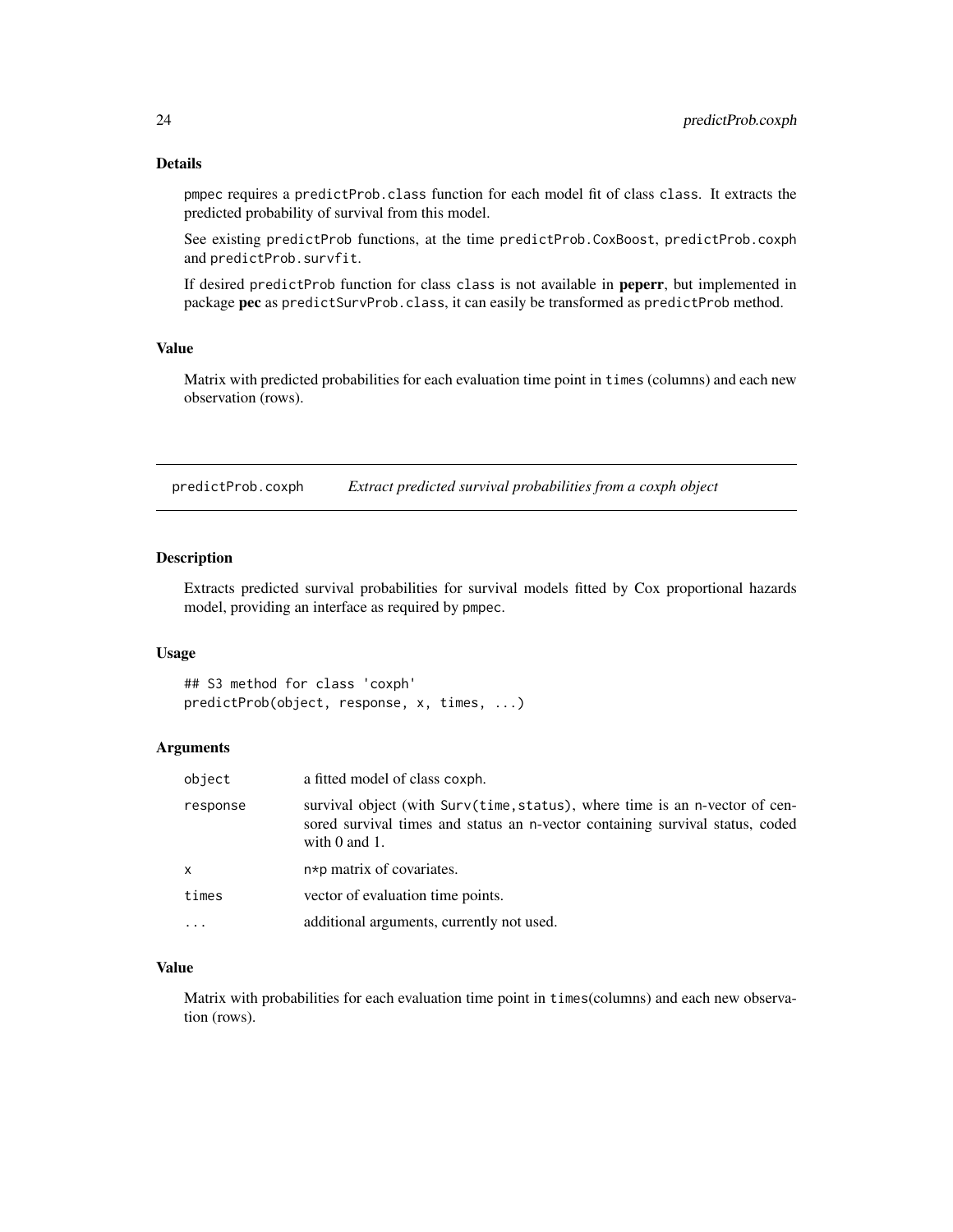<span id="page-24-0"></span>predictProb.survfit *Extract predicted survival probabilities from a survfit object*

#### Description

Extracts predicted survival probabilities for survival models fitted by survfit, providing an interface as required by pmpec.

#### Usage

```
## S3 method for class 'survfit'
predictProb(object, response, x, times, train.data, ...)
```
#### Arguments

| object     | a fitted model of class survfit.                                                                                                                                                   |
|------------|------------------------------------------------------------------------------------------------------------------------------------------------------------------------------------|
| response   | survival object (with Surv(time, status), where time is an n-vector of cen-<br>sored survival times and status an n-vector containing survival status, coded<br>with $0$ and $1$ . |
| x          | n*p matrix of covariates.                                                                                                                                                          |
| times      | vector of evaluation time points.                                                                                                                                                  |
| train.data | not used.                                                                                                                                                                          |
| $\cdots$   | additional arguments, currently not used.                                                                                                                                          |

# Value

Matrix with probabilities for each evaluation time point in times(columns) and each new observation (rows).

<span id="page-24-1"></span>resample.indices *Generation of indices for resampling Procedure*

# Description

Generates training and test set indices for use in resampling estimation of prediction error, e.g. cross-validation or bootstrap (with and without replacement).

# Usage

```
resample.indices(n, sample.n = 100, method = c("no", "cv", "boot", "sub632"))
```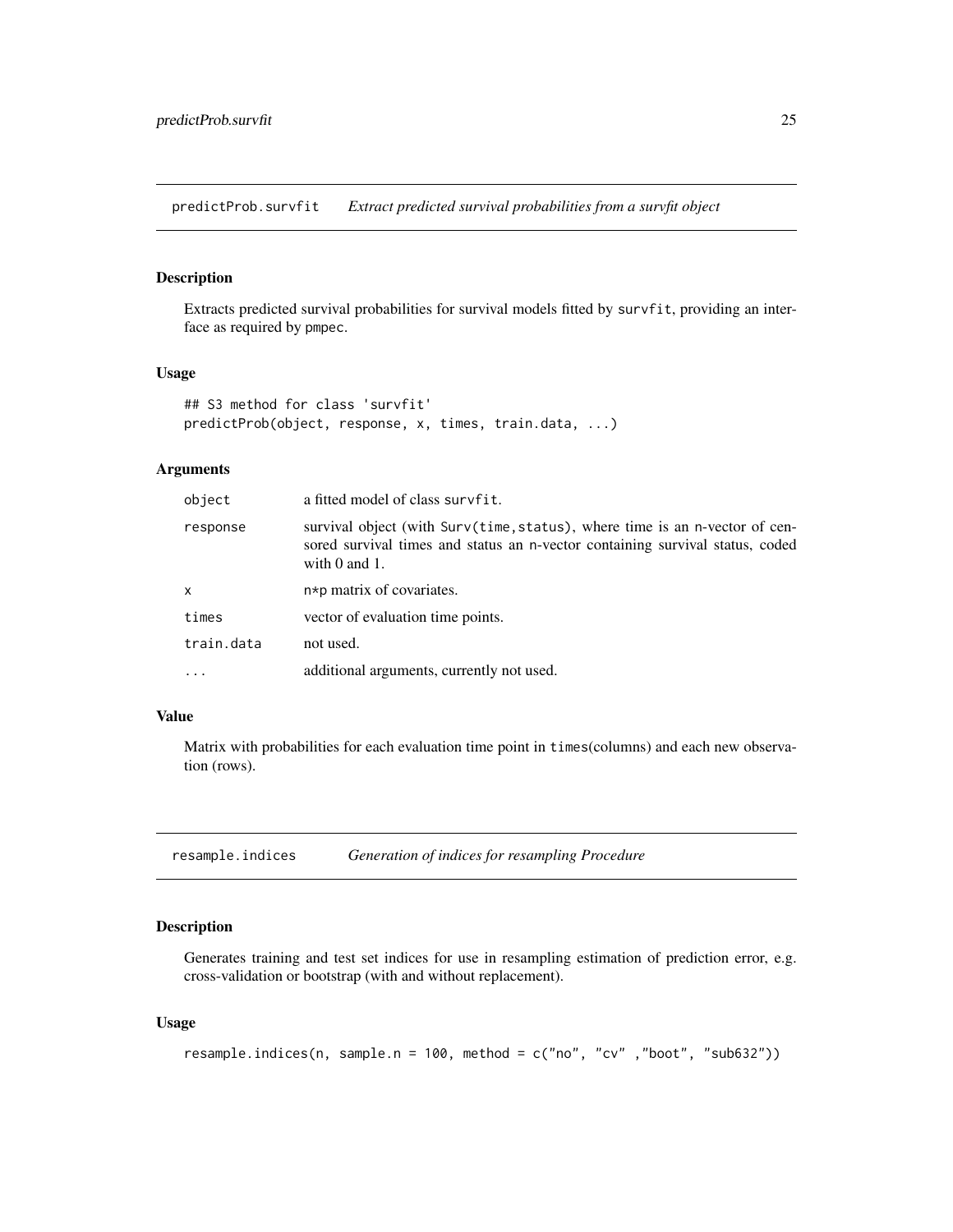# Arguments

| n        | number of observations of the full data set.                                                                                                                                                                                                                                                                                                                                                  |
|----------|-----------------------------------------------------------------------------------------------------------------------------------------------------------------------------------------------------------------------------------------------------------------------------------------------------------------------------------------------------------------------------------------------|
| sample.n | the number of bootstrap samples in case of method="boot" and the number<br>of cross-validation subsets in case of method=" $cv$ ", e.g. 10 for 10-fold cross-<br>validation. Not considered if method="no", where number of samples is one<br>(the full data set) by definition.                                                                                                              |
| method   | by default, the training set indices are the same as the test set indices, i.e. the<br>model is assessed in the same data as fitted ("no"). "cv": Cross-validation,<br>"boot": Bootstrap (with replacement), "sub632": Boostrap without replace-<br>ment, also called subsampling. In the latter case, the number of observations in<br>each sample equals round $(0.632 * n)$ , see Details. |

#### Details

As each bootstrap sample should be taken as if new data, complexity selection should be carried out in each bootstrap sample. Binder and Schumacher show that when bootstrap samples are drawn with replacement, often too complex models are obtained in high-dimensional data settings. They recommend to draw bootstrap samples without replacement, each of size round( $\theta$ .632  $\star$  n), which equals the expected number of unique observations in one bootstrap sample drawn with replacement, to avoid biased complexity selection and improve predictive power of the resulting models.

# Value

A list containing two lists of length sample.n:

| sample.index | contains in each element the indices of observations of one training set.                         |
|--------------|---------------------------------------------------------------------------------------------------|
|              | not. in. sample contains in each element the indices of observations of one test set, correspond- |
|              | ing to the training set in listelement sample. index.                                             |

# References

Binder, H. and Schumacher, M. (2008) Adapting prediction error estimates for biased complexity selection in high-dimensional bootstrap samples. Statistical Applications in Genetics and Molecular Biology, 7:1.

#### See Also

peperr

# Examples

# generate dataset: 100 patients, 20 covariates data <- matrix(rnorm(2000), nrow=100)

```
# generate indices for training and test data for 10-fold cross-validation
indices \leq resample.indices(n=100, sample.n = 10, method = "cv")
```

```
# create training and test data via indices
trainingsample1 <- data[indices$sample.index[[1]],]
testsample1 <- data[indices$not.in.sample[[1]],]
```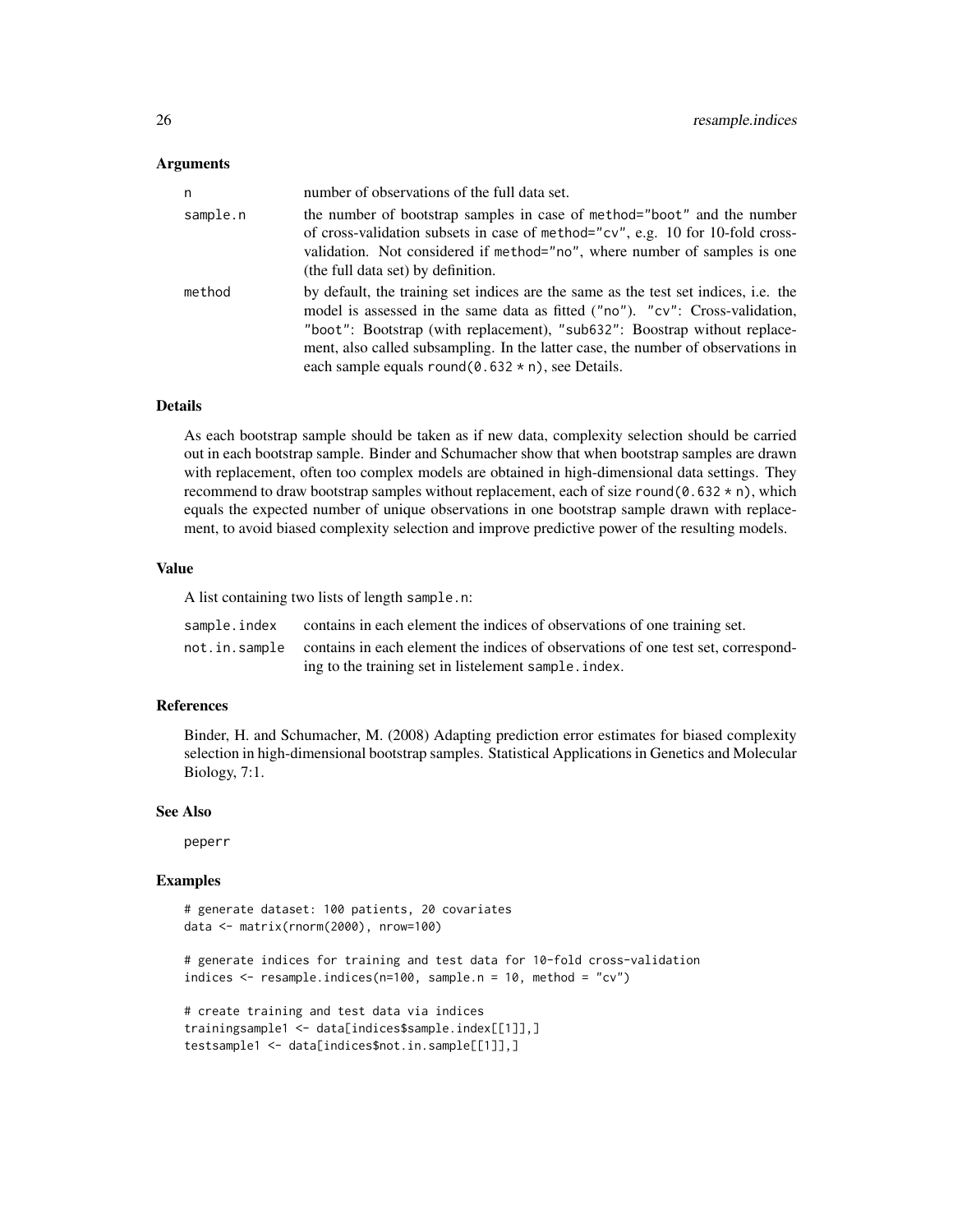# <span id="page-26-0"></span>Index

∗ models aggregation.brier , [2](#page-1-0) aggregation.misclass, [3](#page-2-0) aggregation.pmpec , [4](#page-3-0) complexity.LASSO , [5](#page-4-0) extract.fun, [6](#page-5-0) fit.coxph , [7](#page-6-0) fit.LASSO, [8](#page-7-0) ipec , [8](#page-7-0) peperr , [10](#page-9-0) perr , [17](#page-16-0) PLL , [19](#page-18-0) PLL.coxph, [20](#page-19-0) plot.peperr , [20](#page-19-0) pmpec , [22](#page-21-0) predictProb , [23](#page-22-0) predictProb.coxph , [24](#page-23-0) predictProb.survfit , [25](#page-24-0) resample.indices , [25](#page-24-0) ∗ regression aggregation.brier , [2](#page-1-0) aggregation.misclass , [3](#page-2-0) aggregation.pmpec , [4](#page-3-0) complexity.LASSO , [5](#page-4-0) extract.fun, [6](#page-5-0) fit.coxph , [7](#page-6-0) fit.LASSO, [8](#page-7-0) ipec , [8](#page-7-0) peperr , [10](#page-9-0) perr , [17](#page-16-0) PLL , [19](#page-18-0) PLL.coxph, [20](#page-19-0) plot.peperr , [20](#page-19-0) pmpec , [22](#page-21-0) predictProb , [23](#page-22-0) predictProb.coxph , [24](#page-23-0) predictProb.survfit , [25](#page-24-0) resample.indices , [25](#page-24-0) ∗ survival

aggregation.brier , [2](#page-1-0) aggregation.misclass , [3](#page-2-0) aggregation.pmpec , [4](#page-3-0) complexity.LASSO , [5](#page-4-0) extract.fun, [6](#page-5-0) fit.coxph, [7](#page-6-0) fit.LASSO, [8](#page-7-0) ipec, [8](#page-7-0) peperr , [10](#page-9-0) perr , [17](#page-16-0) PLL , [19](#page-18-0) PLL.coxph, [20](#page-19-0) plot.peperr , [20](#page-19-0) pmpec , [22](#page-21-0) predictProb , [23](#page-22-0) predictProb.coxph , [24](#page-23-0) predictProb.survfit, [25](#page-24-0) resample.indices , [25](#page-24-0) aggregation.brier , [2](#page-1-0) aggregation.misclass , [3](#page-2-0) aggregation.pmpec , [4](#page-3-0) complexity.LASSO , [5](#page-4-0) coxph , *[7](#page-6-0)* extract.fun , [6](#page-5-0) , *[15](#page-14-0)* fit.coxph, [7](#page-6-0) fit.LASSO, [8](#page-7-0) ipec , [8](#page-7-0) , *[18](#page-17-0)* optL1 , *[5](#page-4-0)* penalized , *[8](#page-7-0)* peperr , [10](#page-9-0) , *[18](#page-17-0)* perr , *[9](#page-8-0)* , *[15](#page-14-0)* , [17](#page-16-0) PLL , [19](#page-18-0) PLL.coxph, [20](#page-19-0)

plot.peperr , [20](#page-19-0)